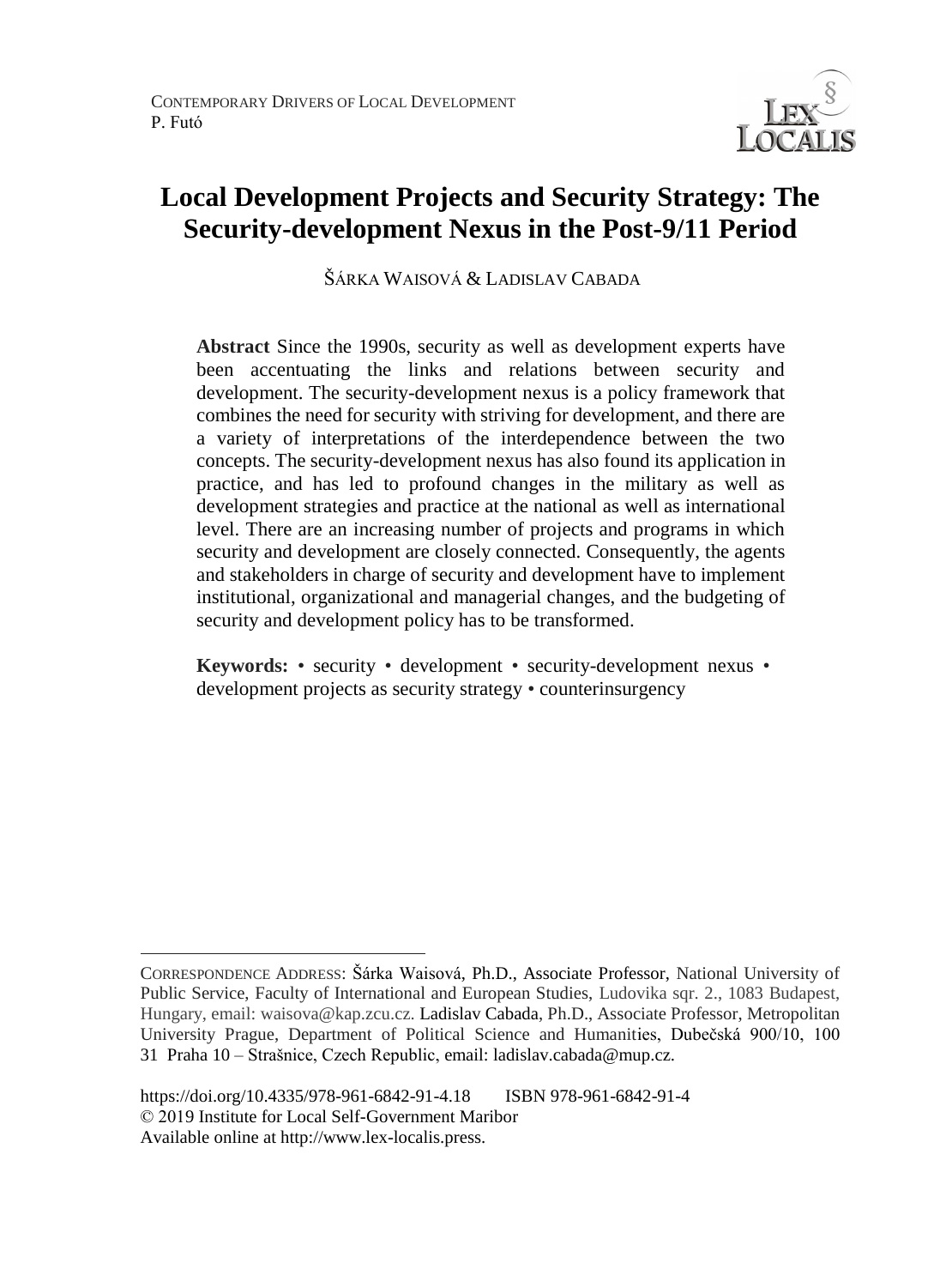### **1 Introduction**

As with many other countries, Canada is engaged in the reconstruction of Afghanistan. In particular, the Canadian Provincial Reconstruction Team is engaged in Kandahar province, where several projects are being carried out. One of the largest and most expensive of these was the reconstruction of the Dahla dam<sup>1</sup> and irrigation system in the region. The project was organized and financed by the Canadian International Development Agency (hereafter, CIDA).<sup>2</sup> The aim of the project was to improve the chances of the local population in sustainable agriculture by reducing their dependence on the vagaries of the weather. The dam was also intended to support many new jobs and decrease the frequency of blackouts, which in turn would increase economic activity. These efforts were also aimed at decreasing the number of people who grow opium poppies and cooperate with insurgents, who are often the only economic partners of local communities ( $GoC<sup>3</sup> 2009$ ).

After 2008, dam reconstruction work slowed down when the security situation in the region deteriorated. The number of insurgency-related attacks increased and several participants of the dam building project were killed. Even after the dam and irrigation system were finished, the situation in the region did not change very much. The Afghani company contracted by Canadian government and responsible for the security of the dam attacked in 2010 the CIDA's employees, engineers as well as humanitarian workers. Consequently, the Canadian government decided to withdraw all CIDA's people. The dam is currently being patrolled by international forces as well as Afghani soldiers, but the risk of terrorist attacks on the facility is high. The dam and the connected irrigation system represent a potential source of profit for the local population which could increase their economic independence, creating a "perfect target" for the Taliban (GoC 2009; Potter 2010).

To sum up and evaluate the case, the reconstruction of the dam was aimed at assisting the local population and making the lives of local people easier and more independent of the insurgency. During the reconstruction work the environment was so insecure that civilian workers had to be closely guarded by soldiers and by private security companies. Later, the opening of the dam and the commissioning of the irrigation system became the source of a new concern: that the dam could become the target of a terrorist attack. Furthermore, the destruction of the dam could cause a devastating flood in neighboring villages. The Dahla dam case clearly shows how closely development and security issues are connected. However, the idea that development and security, are interconnected, or even interdependent, is relatively new. It first emerged at the end of the 1980s in several reports (e.g. in the report of the Brandt Commission<sup>4</sup> and in a report by a commission led by O. Palme<sup>5</sup>). However, it was not until the middle of the 1990s that this was reflected in practical policies.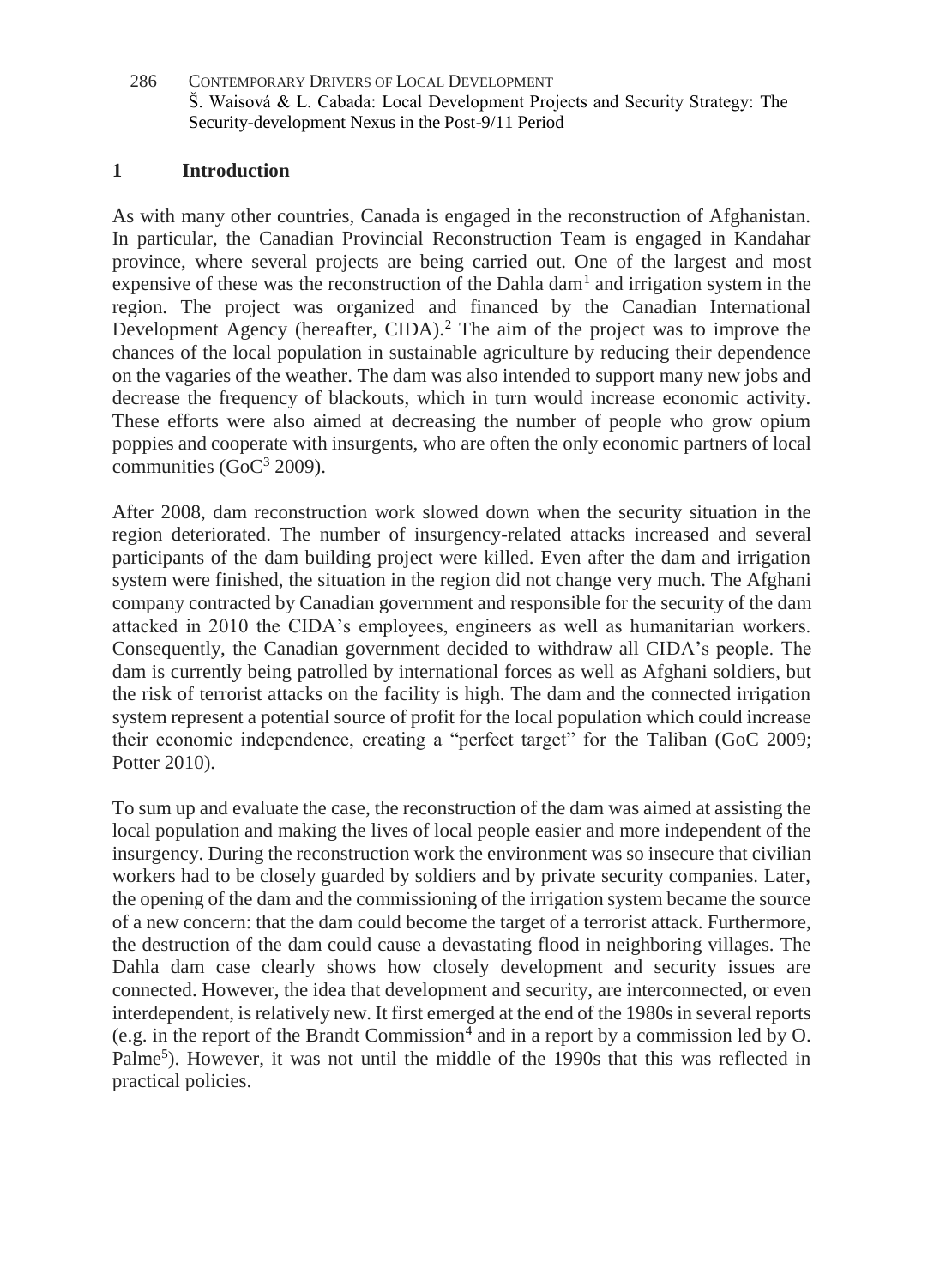In the 1990s numerous humanitarian crises, genocides and civilian conflicts erupted and the international community was challenged with the question of how to effectively deal with such crises and assist the affected population. Operations in Haiti, in Somalia, in Bosnia and Herzegovina, and Rwanda – to name just a few – opened up a debate about reconstruction and stabilization efforts and created the first experiences and lessons about the integration of security and development issues, and also about how to use armed forces in humanitarian reconstruction operations. Underdevelopment was accented as being one of the top sources of stress and unrest, and since the 1990s underdevelopment has been listed as among the threats to security (UNDP 1994). Awareness about the nexus of security and development was first raised within the  $UN<sup>6</sup>$  (such as in the UN Secretary General report "An Agenda for Peace" and in the Human Development Report (1994) published by UNDP<sup>7</sup>); later, it emerged in the policies of the main donors and on the agendas of international organizations (e.g., IMF, $^8$  the World Bank, the OECD<sup>9</sup> and the EU<sup>10</sup>) (Hughes 2009; Lambach 2006; Picciotto 2010; World Bank 2011).

The re-formulation of the security-development nexus is still not complete. Since  $9/11^{11}$ more and more has been said about the need to continue implementing development projects even in insecure environments because underdeveloped and poor communities are prone to insecurity and to collaboration with terrorists and insurgents who are often the only "employers" in an area. The reconstruction of Afghanistan and Iraq, and particularly the conception of Provincial Reconstruction Teams, has confirmed that the security-development nexus is a reality. The struggle for justice, prosperity and security has started to be understood as one activity, and the separation of development from security has become less likely after experiences from Afghanistan and Iraq (Picciotto 2010). As a consequence, development has become a security strategy. Development projects are used in insecure areas to win the hearts and minds of local population and have become an integral part of counterinsurgency and counterterrorism activity (USJFC 2010).

As demonstrated, the security-development nexus has been on the international agenda for more than two decades, but the topic is still not well analysed and understood. This fact is demonstrated well by the meeting of a World Bank expert panel in April 2018.<sup>12</sup> The panel was designed "to improve the understanding of the relationship between security and development and enhance collaboration across the humanitarian, development, peace and security sectors" (World Bank 2018).

Considerations and reflections about the security-development nexus include a variety of ideas, concepts, approaches and interpretations that have very different practical implications. The present paper has three parts. The first part offers a state-of-the-art review of the literature on the security-development nexus, while the second part pays attention to the different practical implementations of the security-development nexus. The third part contains reflections and thoughts about the evidence surrounding (and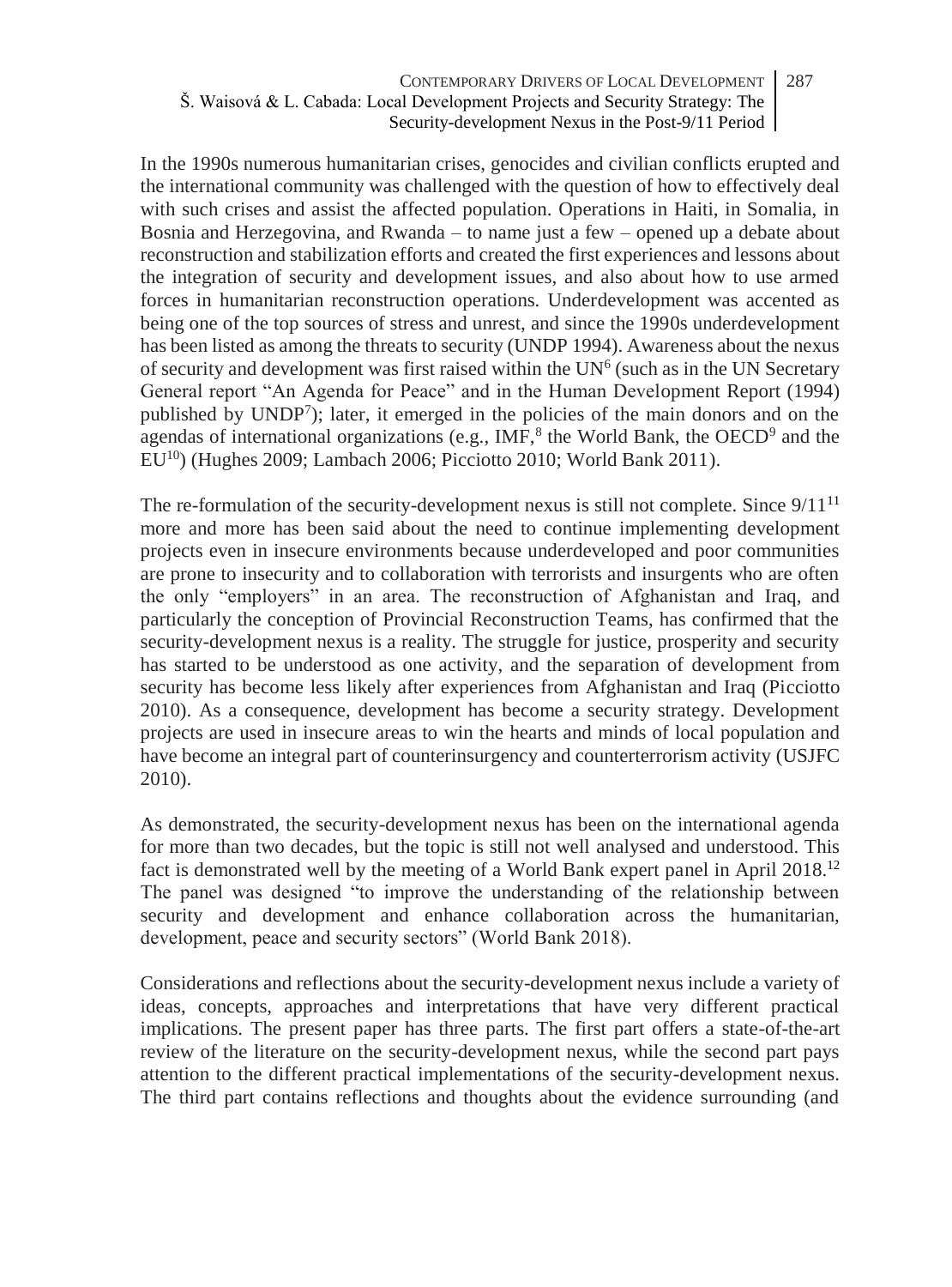changes in) the security-development nexus, and presents ideas about its future development.

### **2 Reflections on the security-development nexus in the contemporary literature**

The security-development nexus is a policy framework that combines the need for security with striving for development (Brinkestam 2012). The major contemporary considerations about the security-development nexus are based on the assumption of the interdependence of development and security: the fact that security enables development, and that development is a prerequisite of security. Furthermore, we can also identify a dominant interpretation that underdevelopment, poverty, fragility and instability in the Global South<sup>13</sup> may constitute a threat to the security of the Global North.<sup>14</sup> Even though the security-development nexus is a rather widely accepted perspective today, scholars, experts and policy-makers differ about which of these (i.e. security or development) comes first, and how to tackle the problem on the ground. Scrutiny of the contemporary literature and policy documents makes it evident that there exist at least three interpretations of the relationship between security and development:

- *Security first.* This attitude originates in the idea that the existence of a secure environment is a prerequisite for development; i.e. that insecurity and a dangerous environment negatively influence economic-, political-, social- as well as human development, and reproduce poverty. Any form of development needs a safe, working environment. In other words, security is a component of governability. Representatives of this attitude include Etzioni (2007) and Dobbins (2008), and in politics the European Commission (2018) and OECD DAC<sup>15</sup> (2004) – to name just a few.
- *Development first*. This attitude originates in the idea that development decreases stress and the risk of conflict. Development is a prerequisite of security, while poverty and underdevelopment are sources of insecurity and conflict, and development policy is the instrument for strengthening security. Development assistance is thus aimed not only at supporting development, but preventing conflict and violence. In other words, development is a technique of governability, and security is one of the aspects and consequences of development. Among representatives of this attitude we can identify, for example, the World Bank (2011), the European Union (2017), and scholars such as Brainard and Chollet (2007) and Collier *et al.* (2003).
- *Development and security go hand in hand.* This attitude does not prioritize either development or security, but understands both as interdependent. Development and security must be supported jointly and may affect each other positively as well as negatively. This approach is represented by human security advocates such as the UNDP (1994), for example, and in academia by Duffield (2001), among others.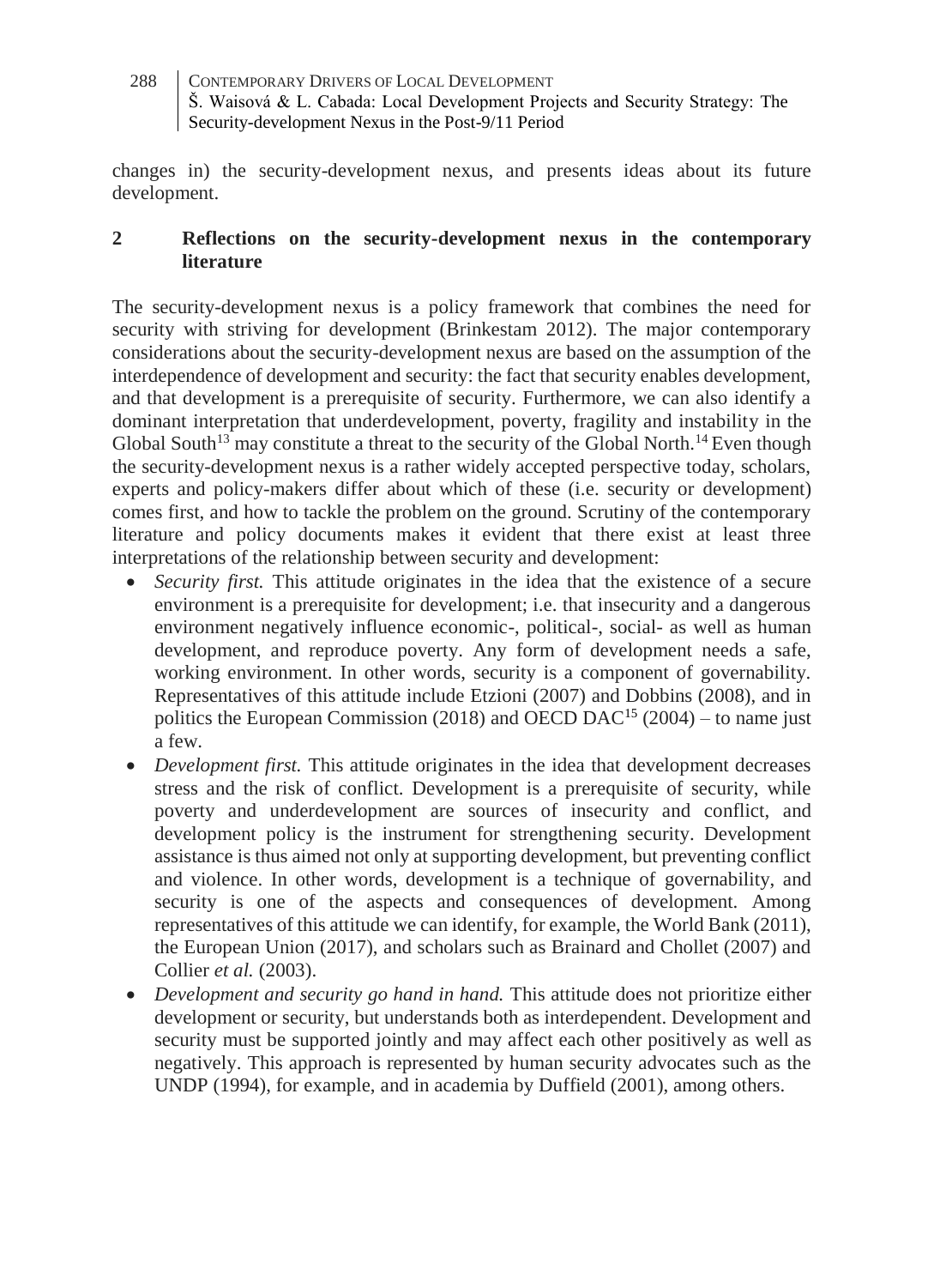These three interpretations are equally often present in the security-development debate and fundamentally influence the conceptualization and implementation of the securitydevelopment nexus in practice.

## **3 Various implementations of the security-development nexus in practice**

Awareness of the security-development nexus appeared in international politics more than two decades ago and has since then been translated into numerous documents, projects and practical policies. These practical steps and activities in the field reflect the variety of understandings of the interdependence between development and security. Scrutiny of the practical implementations of the security-development nexus can provide useful hints for better understanding the different facets of the interdependence between security and development and also the potential critical points in situations when development and security are linked. In the next section the various practical implications and consequences of the security-development nexus will be introduced and scrutinized.

# **3.1 The emergence of stabilization and reconstruction operations**

Security and development policies are interdependent, as increasingly demonstrated by the increasing awareness of the security-development nexus in a wide range of projects. Many states, policy makers, experts, bureaucrats and armed forces have been engaged in international humanitarian, reconstruction and peacebuilding missions in recent years in the form of operations undertaken in weak, underdeveloped and risky areas. The crucial moment seems to have been the international engagement in Iraq and Afghanistan. Each country that has Provincial Reconstruction Teams in each of the respective countries has to take a stance on the security-development nexus and has been challenged when debating the topics of foreign security and engagement with development at home. A number of policy makers and state representatives have agreed that "in this world it is impossible to draw neat, clear lines between security interests, (our) development efforts and democratic ideals … Diplomacy must integrate and advance all of these goals together" (Rice 2006). Experiences from the reconstruction of Iraq and Afghanistan, but also the Solomon Islands, Haiti, Somalia and Bosnia and Herzegovina, have shown that military security (or generally, the establishment of security) goes hand in hand with social and economic reconstruction, democratization and good governance. All the lessons learned from post-conflict operations originate in so-called stabilization and reconstruction politics. Stabilization and reconstruction politics as a new approach have emerged in many states, including the United States, United Kingdom and Germany, but also in smaller countries with limited international engagement (e.g. the Czech Republic, which had its own Provincial Reconstruction Team in Logar/Afghanistan).

What stabilization and reconstruction policy consist of, and how this policy area is connected with security and development policy, will be demonstrated and analysed using the case of the United States. The US model of stabilization and reconstruction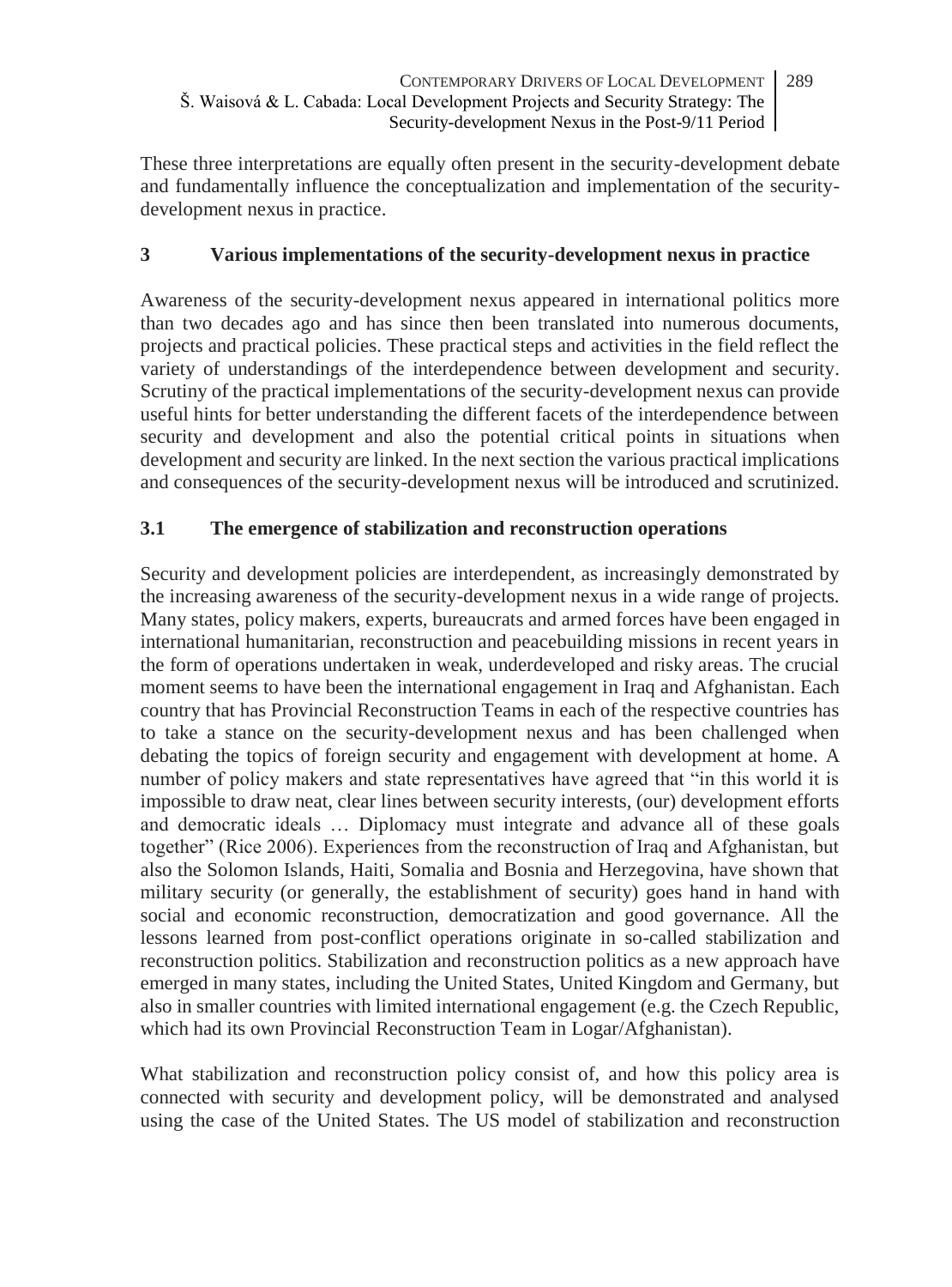policy, including counterinsurgency and counterterrorism strategies, has become the model for many other countries and thus may be considered a representative case.

The United States established stabilization policy as a reaction to robust counterinsurgency interventions in Iraq and Afghanistan, and the lessons learned from these two countries were used to build a model stabilization policy. The US model is based on a merger of diplomacy, security and development policy which was followed by institutional and organizational changes in all three policy sectors. The reform included the transformation of relations and processes of cooperation between the Department of Defense (hereafter DOD), the State Department,<sup>16</sup> the National Security Council, and the US Agency for International Development (hereafter, USAID). Changes in the tasks of the US army and the emergence of a new conception of civil-military relations have been reflected in changes of the tasks of USAID, followed also by changes in the USAID budget and later by changes in the law on development assistance.

The peak of the reforms – that also demonstrated the merger of all sectors and coordination requirements – was the establishment of the post of Coordinator for Reconstruction and Stabilization Operations in 2004, which in 2009 evolved into the Bureau of Conflict and Stabilization Operations (hereafter, CSO). The goal of the Bureau is "to help U.S. diplomats prevent, respond to, and recover from conflict which disrupts and undermines long-term development and capacity building … [and] brings partners and State Department capabilities together to assist, identify, and implement policy …" (CSO 2017). The Bureau works as an inter-departmental group which connects people and projects from the State Department, DOD,<sup>17</sup> USAID,<sup>18</sup> the Ministry of Justice, the Ministry of Trade, and the Department of Homeland Security. People from the Bureau of Conflict and Stabilization Operations plan projects in the framework of the securitydevelopment nexus, advise when stabilization and reconstruction teams are needed and how they should be localized, and also track the situation in different parts of the world to identify potential threats to the United States and when to engage in stabilization operations.

In cooperation with the National Security Council, the Bureau has created the Interagency Management System for Reconstruction and Stabilization, and all departments and governmental agencies are obliged to co-operate with this institution. In order to support stabilization and reconstruction activities, a special budget for stabilization operations has been created. The budget has been managed by USAID and used to finance quick-response projects such as the operations of provincial reconstruction teams in Iraq and Afghanistan, counterinsurgency operations that include projects to win hearts and minds of local populations, and projects for training the Afghani national army.

In 2016, impact assessments of stabilization initiatives were made public and in 2018 the first ever Stabilization Assistance Review<sup>19</sup> was published together by the State Department, USAID, and the Department of Defense. When USAID introduced the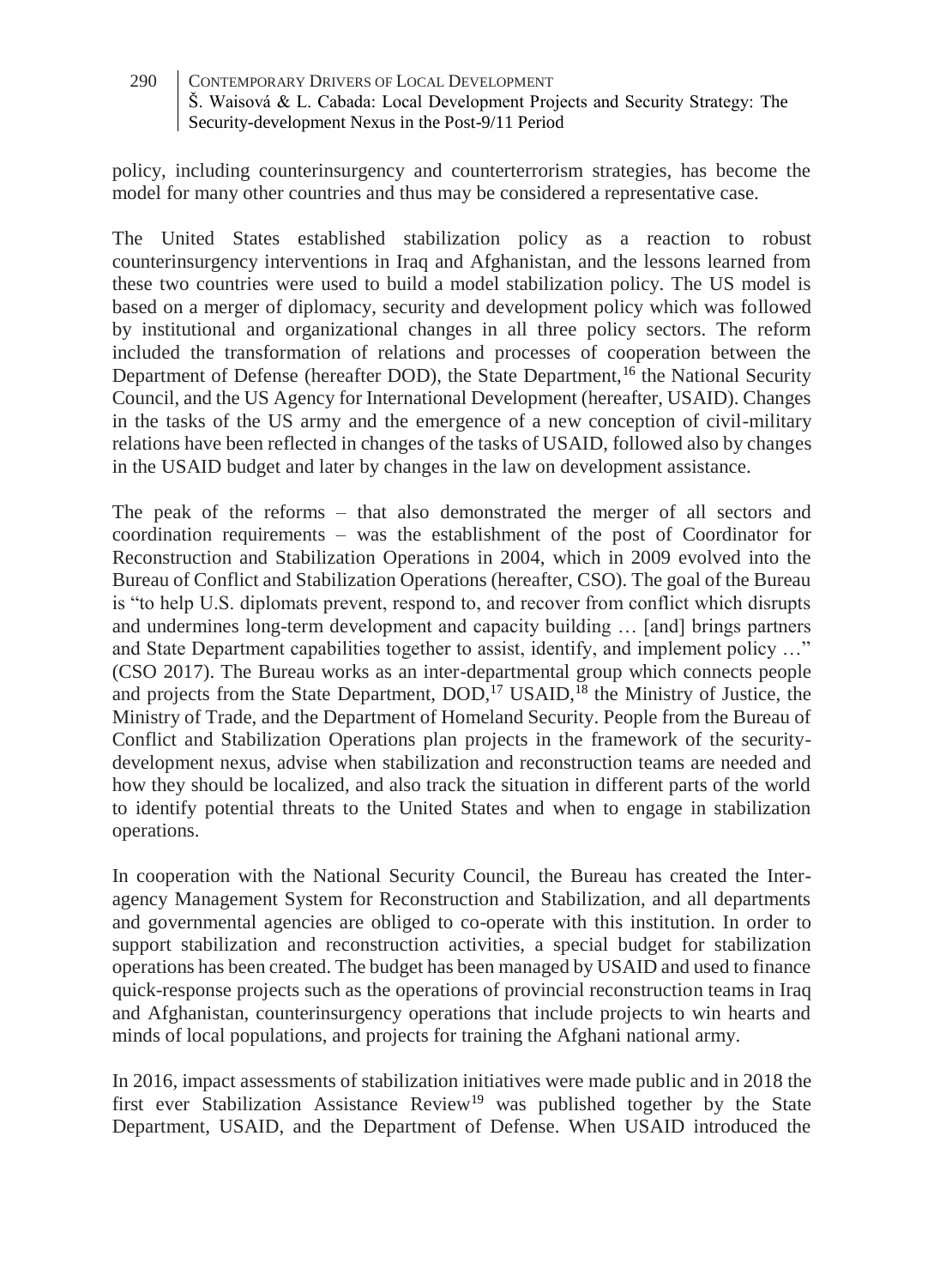review it stated that "stabilization includes restoring basic services such as water and electricity … in certain situations, none of [the former] can be accomplished without help from the military … DOD also helps USAID and State get into areas it would not be able to go into without additional security" (Welsh 2018). As is evident from the information above, DOD, the State Department and USAID have been the key players by concurrently DOD participating in civilian and development projects, and USAID in counterinsurgency and counterterrorism operations.

The connection of security and development in stabilization and reconstruction policy has influenced the work and organizational structure of USAID and the US Army. Under stabilization and reconstruction operations the intensity of civil-military cooperation has increased (e.g. joint action with USAID or cooperation with non-governmental organizations that are implementing USAID projects) and new military training which has enabled the integration of civilians into military structures was introduced. The US Army received the new task of participating in critical infrastructure building, supporting good governance, elections, free media, and the rule of law and security sector reform. The growing number of stabilization and reconstruction operations and the lessons thereby learned have also been reflected in strategic documents. In particular, the National Defense Strategy of 2005 explicitly speaks about the importance of civilmilitary cooperation in the fight against the enemy. Civil-military cooperation has became the cornerstone of the counterterrorism and counterinsurgency operations of the US Army.

Not only has the US Army been transformed, but profound changes have been made to the organizational and institutional structure of USAID and the relationship between USAID, the US Army and other governmental departments. Within USAID, an Office of Civil-Military Cooperation was established and USAID officers now sit in US unified combatant commands planning and coordinating cooperation between DOD and USAID. These changes have been framed by the National Security Strategy 2002, in which development is thought of as one of three pillars of US national security. Consequently, USAID issued the report *Foreign Aid in the National Interest. Promoting Freedom, Security, and Opportunity*. The report declared development assistance to be a strategic instrument of US foreign policy which facilitates the maintainance of US national security and international peace (USAID 2002). The changes have also affected the system of cooperation with third parties, and of grant giving. USAID, based on the Acquisition and Assistance Policy Directive<sup>20</sup> (also called Anti-Terrorism Certification), primarily prefers to collaborate with and to support organizations and states that fight against terrorism (Moss *et al.* 2005).

To sum up, there presently exist collaborative relations in the triangle of organizations the State Department, USAID and DOD; moreover, there also exists close cooperation between the US Army and USAID framed as civil-military operations. The US Army and USAID carry out local development projects with the aim of assisting local communities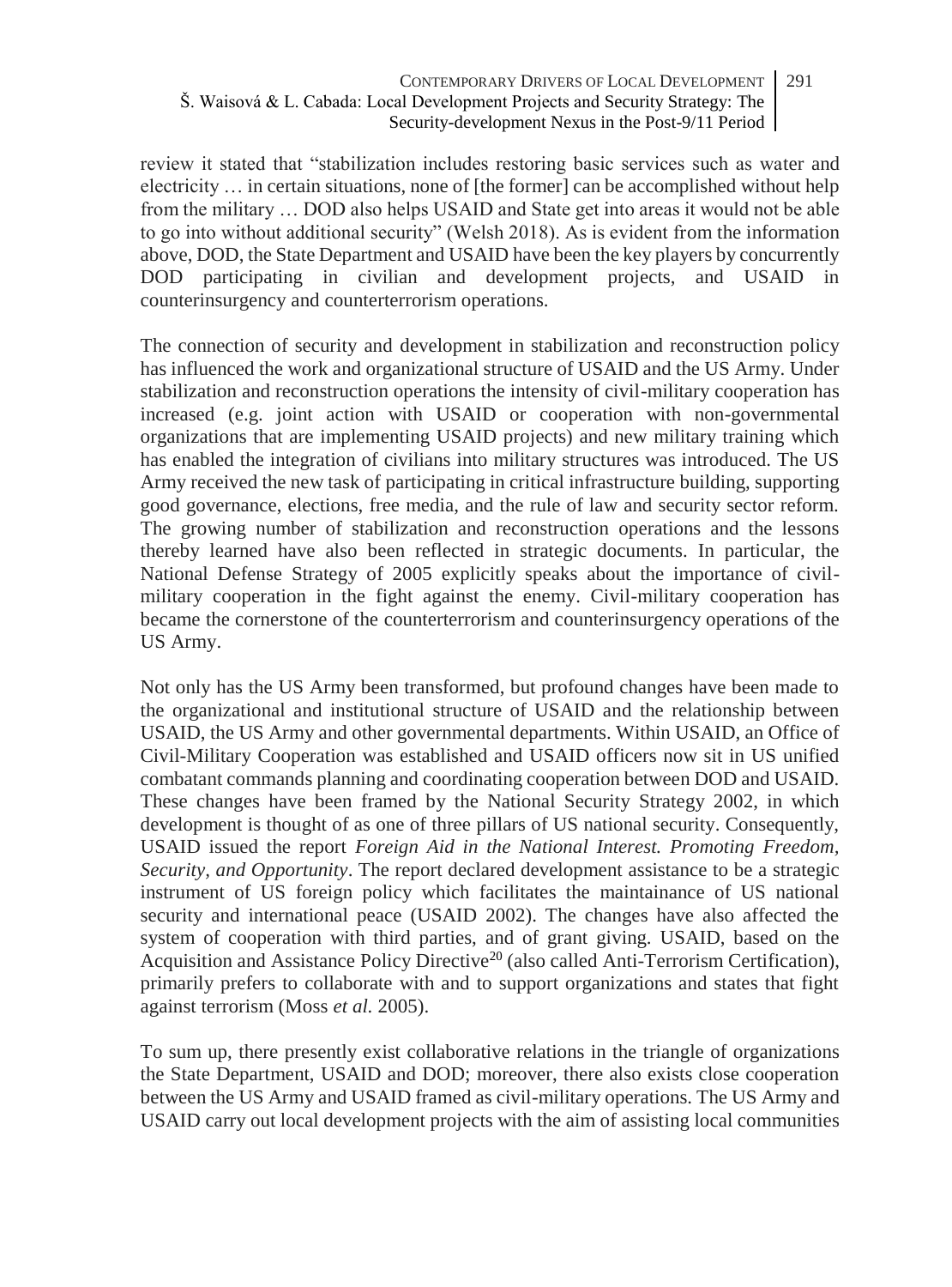to establish good and transparent governance and build relations between the population and political representatives, and to win the hearts and minds of local people; i.e. to decrease support for insurgence and related economic activity. In implementing local development projects, USAID needs military assistance to protect civilian employees, and the US Army hopes to use USAID's projects, money and expertise as part of a complex counter-insurgency and counter-terrorism strategy.

## **3.2 The pooling of resources and the use of development budgets for security goals**

As indicated in the case of the United States, the security-development nexus has affected not only the organizational and institutional structure of the branch of development and security, but has also had a deep impact on budgeting. This transformation in budgeting has been called the "pooling of resources". It includes the merging of budgets into one "bag" and using development – traditionally civilian – budgets for security and military purposes, typically in stabilization and reconstruction operations.

The pooling of resources takes place not only in the US but has also occurred in Canada, Great Britain and in the Czech Republic, to name just a few examples  $(DFAIT<sup>21</sup> 2006$ ;  $DFID^{22}$ ,  $FCO^{23}$  and  $MOD^{24}$  2003). The pioneer of the pooling of resources based on the security-development nexus was actually Canada. The first integrated Canadian budget was introduced in 1991 and called the International Assistance Envelope. This budget merged all development projects and resources of all governmental agencies with the aim of improving human security. During that time, human security was Ottawa´s key foreign policy goal (Waisová 2009). The construction of the integrated development budget continued even when Canada abandoned a human-security-focused policy. The basis for the further pooling of resources was the need to meet the demands of the OECD Development Assistance Committee concerning the effective use of resources and to implement a so-called "whole-of-government approach" (CIDA<sup>25</sup> 2007, 2008 and 2009).

For our analysis, it is important to trace and evaluate the security-development nexus as a framework for pooling resources. In the case of Canada, the main transformations may be observed in the development budget after Canada became engaged in Afghanistan. Since Fiscal Year 2004–2005 the ministry of defense has been the first governmental body with permission to use funds from the Integrated Assistance Envelope, and since then initiatives such as Disaster Assistance Response Teams, provincial reconstruction teams, rapid response teams, stabilization and reconstruction operations and counterinsurgency and counterterrorism operations have been covered from it (CIDA 2007, 2008 and 2009). Since 2006 the Global Peace and Security Fund, a part of the Integrated Assistance Envelope, has been working to collect financial resources for operations in weak and failing states where the Department of Defense does not have a presence, and which are not beneficiaries of Canadian development assistance. This fund is managed by the Stabilization and Reconstruction Task Force and is used to finance –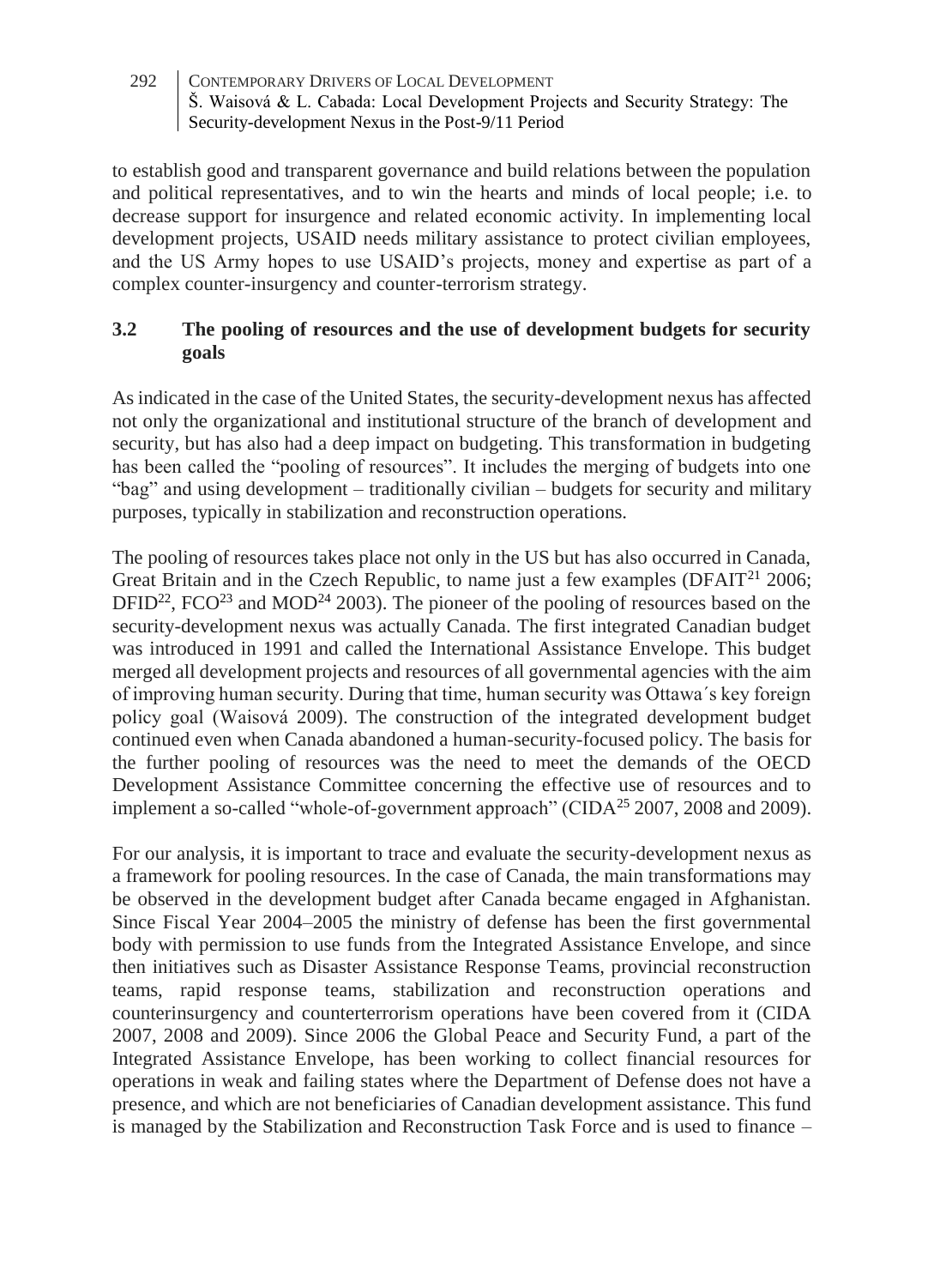among other things – demining, demilitarization, transitional justice, and reconciliation tasks (DFAIT 2006). The purpose of the Stabilization and Reconstruction Task Force is to advance Canadian peace and security priorities in complex political-security crisis situations in fragile and conflict-affected states (GPSF<sup>26</sup> 2018).

Not only in Canada has the pooling of resources – particularly the use of development budgets for security and military purposes, and the opening up of development budgets for the armed forces – become the norm rather than the exception. As will be demonstrated and analysed below, the door for such transformations was clearly opened by OECD  $DAC^{27}$  when it changed the definition and guidelines of development assistance in 2007.

# **4 The new security role of international financial institutions**

The security-development nexus has not only had an impact on foreign policy and domestic policymaking. The linking of security with development – or rather insecurity with underdevelopment – occurred within the United Nations, as well as on the agendas of international financial institutions, particularly the World Bank. While the UN is and always was the primary body with security issues on its agenda, the World Bank has always been the first and foremost financial body. In the World Bank's documents, development has traditionally been defined in socioeconomic terms and security issues have tended to be ignored. The condition for countries to receive World Bank assistance was that there should be no war and violence in the country. However, since the beginning of the 1990s World Bank policy has started to change, and issues such as governance and the impact of development projects on the security situation have risen on its agenda.

The decisive moment was the Middle East Peace Process and war in Former Yugoslavia. Based on the Oslo Peace Accords, the World Bank administered financial resources for the reconstruction and development of the Gaza Strip and of the West Bank. When war in Former Yugoslavia erupted, the European Commission asked the World Bank to participate in the post-conflict reconstruction of Bosnia and Herzegovina. In 1995, the Bank led a joint mission (with the IMF, the European Commission and USAID) to finally meet the reconstruction needs of Bosnia, while later it managed the Trust Fund for the country. In both cases, the bank found itself in an unusual position; it developed special relations on the ground, received excellent information about the situation, and was challenged by security and post-conflict issues (Schiavo-Campo 2003).

In the 1990s, the number of conflict or post-conflict countries where the Bank had projects increased (Rwanda, Sierra Leone, Angola, Croatia and Cambodia, to name a few) (Holtzman *et al.* 1998). These experiences profoundly changed the Bank´s role in security issues and led to transformation of the Bank's agenda. Institutional changes such as the establishment of the special Post-Conflict Unit, of the Framework for World Bank Re-engagement in Post-Conflict Reconstruction, and a special fund for post-conflict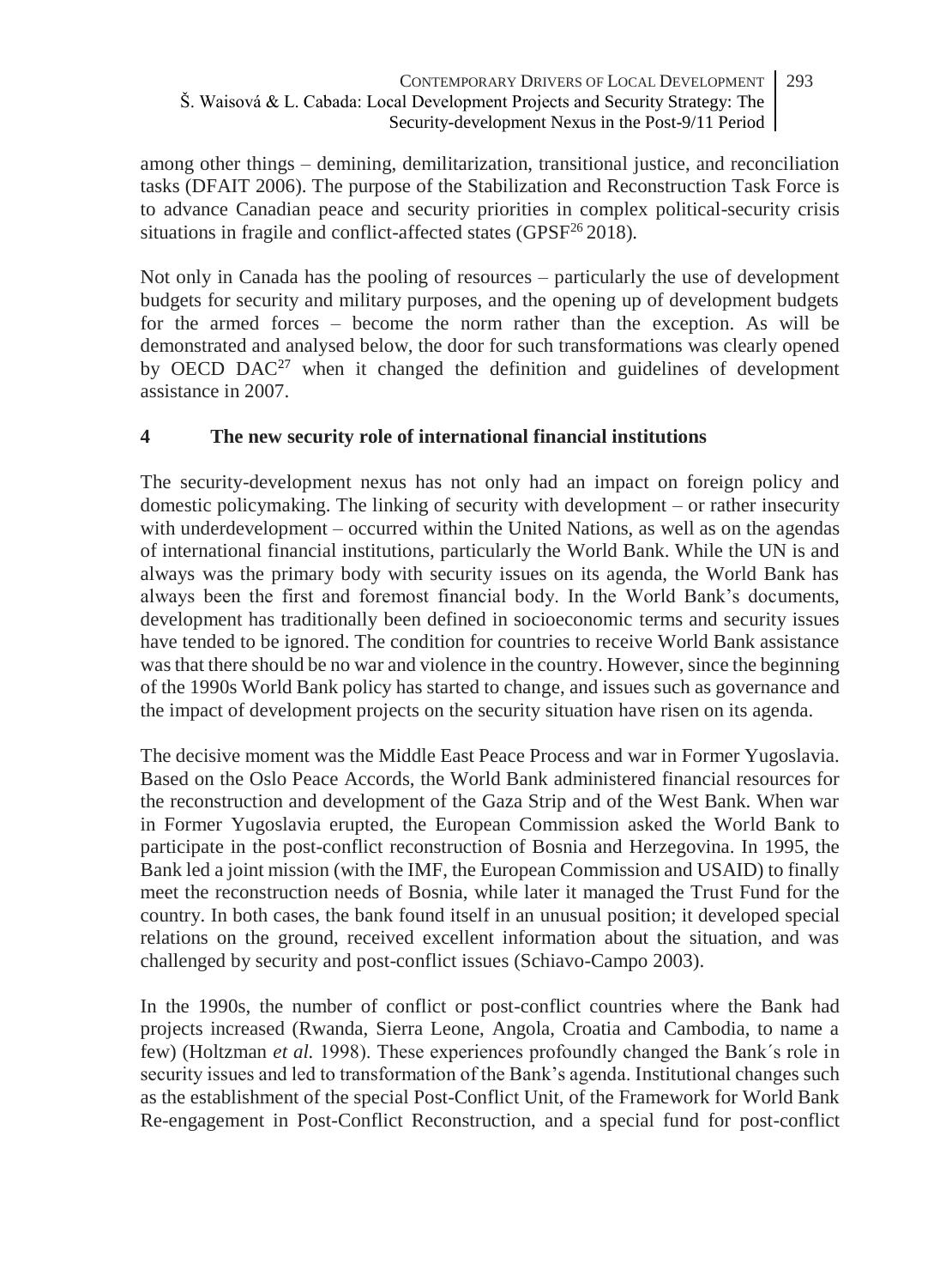countries were introduced. The Bank's resources were used to finance the demobilization and reintegration of child soldiers, demining and the rehabilitation of community life, to name a few initiatives (Van Houten 2007).

At the beginning of 2001, the Bank accepted an operational policy called "Development cooperation and conflict" as the guiding principle for future programs. The basic idea embedded in this policy was that underdevelopment may be a source of insecurity and conflict, and that via development assistance peace and security may be supported. Consequently, the post-conflict reconstruction unit was expanded with a bigger budget and greater human capacities and awarded a mandate to participate in conflict prevention and resolution (Bannon 2005). The Bank started to engage with countries which were not eligible to receive standard development assistance because they were undergoing conflict. Significant impact on the change in the Banks' motivation for development assistance and also in the implementation of development projects originated in the findings of the World Bank's research team led by P. Collier. Collier and his colleagues formulated the concept of the so-called "conflict trap". This term describes the pattern of repeating civil wars; Collier and his team also assumed that civil wars are associated with economic problems and mistakes in development policy, and when such mistakes are eliminated and problems solved, a path out of the conflict trap may emerge (Collier *et al.* 2003).

A milestone in the acceptance of the security-development nexus was the 9/11 terrorist attacks and the consequent World Bank engagement in Iraq and Afghanistan. The Bank's representatives argued that it is not poverty that leads to terrorism, but rather weak governance and failing state institutions that create a haven for terrorists (Bannon 2005). By the end of 2001, the Bank had created so-called LICUS initiative (Low Income Countries Under Stress) and framed the initiative with the motto "[the] eradication of poverty is the way to global security" (Bourguignon 2005). In 2004, LICUS was awarded a special budget, not for classical development assistance, but to finance projectsupporting good governance, the rule of law, social services and peacebuilding, including security sector reform and the demobilization of soldiers.

The symbolical peak of the security-development nexus transformations in World Bank´s agenda was the annual report from 2011 entitled "Conflict, Security, and Development". The Report concludes that 90 per cent of the civil wars which have started since the end of the 1990s have emerged in countries with previous experience with civil war or violence (the conflict trap) and the biggest challenges for development are avoiding this conflict trap and new forms of violence such as insurgency and civil wars. The first step in fostering development is the provision of security – without security there can be no development, but security can hardly be improved without development, which is why development projects also need to be implemented in countries in conflict (World Bank 2011, 2, 5 and 41). The report declares that it is necessary "to apply security-development linkages in all areas struggling to prevent large-scale political or criminal violence"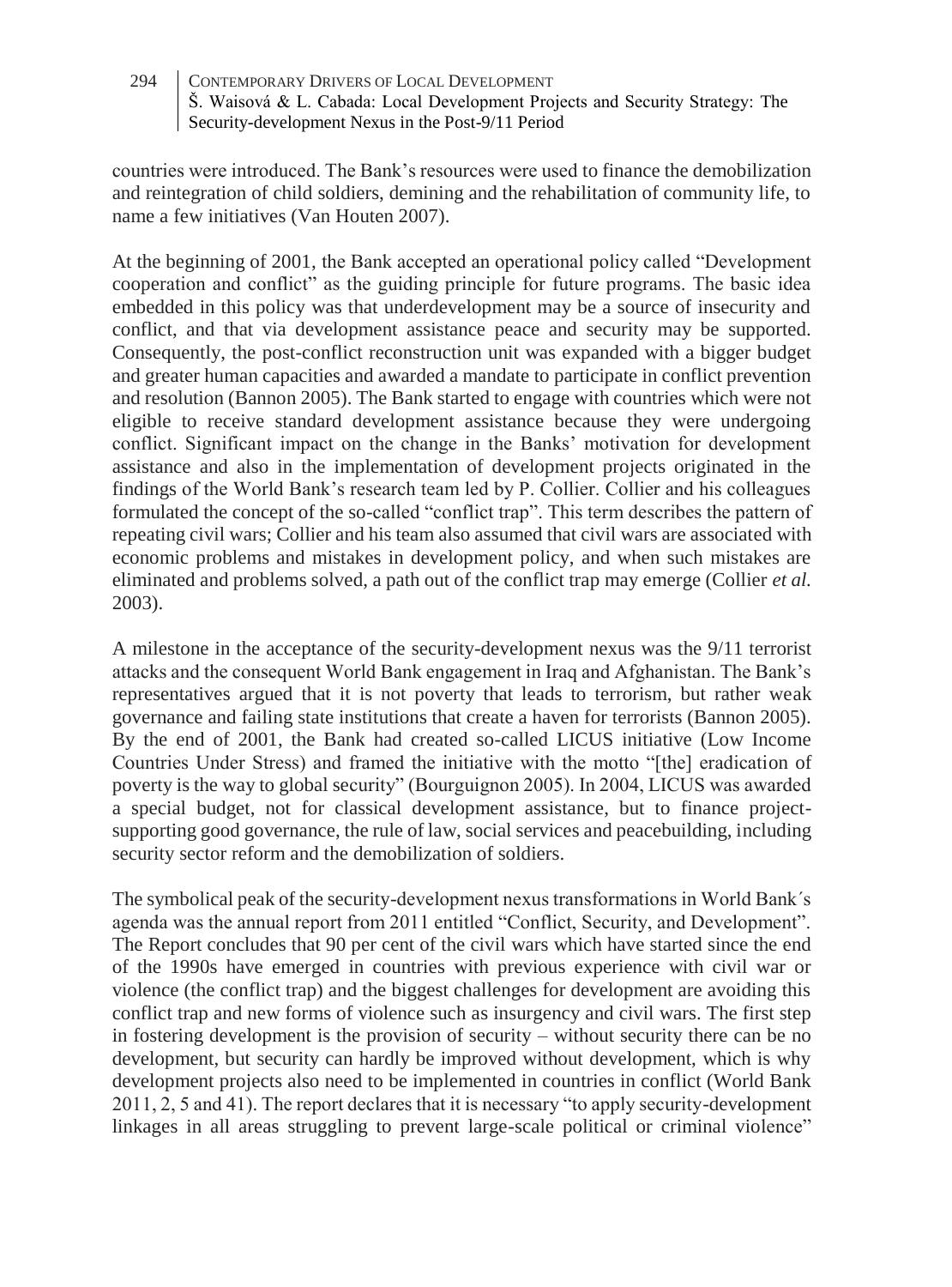(World Bank 2011, 28). The subsequent World Bank projects respected the trend created by the 2011 Bank report.

To sum up, the penetration of the security-development nexus into politics and on the agendas of international bodies has gone global, and even organizations with no security goals on their agendas have accepted it as the basic framework for their projects. How far the security-development nexus has changed international financial institutions is clearly demonstrated in the case of the World Bank. In less than one decade, the Bank became an important and qualified partner of the UN, NATO,<sup>28</sup> the EU and several states in conflict-affected and post-conflict areas using development assistance and particularly local development projects to prevent violence and to bridge the conflict trap. In several conflict-affected areas it would hardly be possible to engage in reconstruction and to build a peaceful working domestic system without the World Bank´s engagement (Schiavo-Campo 2003).

# **4.1 A new definition of development assistance**

As indicated above, the implementation of the idea of the security-development nexus has brought about the transformation of security policy, as well as of development assistance. The cases of the World Bank, Canada, and the United States also demonstrate the fact that donors have profoundly changed their approaches over the last two decades. While shortly after the end of the Cold War the criteria for receiving development assistance was poverty or humanitarian need and the absence of violent conflict, at the beginning of the new millennium the biggest donors were stressing the need to use development assistance for various security purposes, while a situation of peace in the country was not required (Brzoska 2008). These developments even caused several representatives of the least developed countries to become skeptical; they complained that to qualify for development assistance or international loans their countries had to be undergoing violence. In other words, the international post-9/11 discourse led to a disadvantage for poor but peaceful countries, because the chance of countries in conflict receiving assistance was much greater (World Bank 2011). These transformations were not only reflected in projects on the ground, but started to be reflected in the basic framework that regulated the provision of development assistance.

The key role in the transformation of the framework regulating development assistance was played by the OECD Development Assistance Committee, the body that gathers together the biggest donors. The DAC member countries have been debating the securitydevelopment nexus since the middle of the 1990s when human security entered international politics as an issue. Human security was discussed as the possible framework for the Millennium Development Goals, and the future guiding principle for DAC activities (OECD 1997, 2001 and 2004). Although the concept of human security did not become the final principle of development assistance, the debate made it clear that DAC accepted the claim to a link between development and security.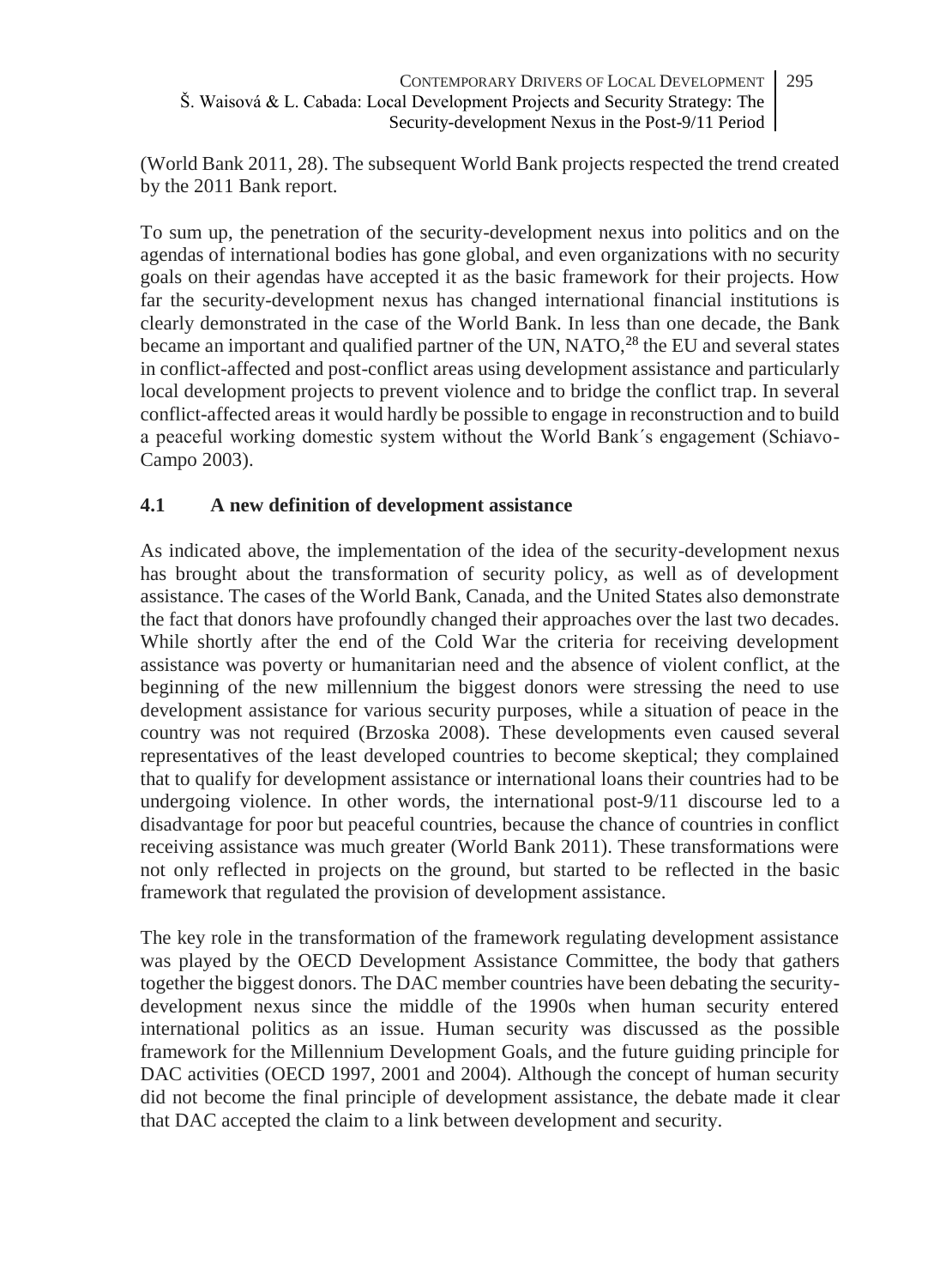The debate involving the security-development nexus in development assistance principles continued in the post-9/11 period when several big donors were operating provincial reconstruction teams in Iraq and Afghanistan and wanted to use development budgets for their activities. The DAC member countries articulated that the big problem was weak and failing states. While in the 1990s weak and failing states were understood as a problem for their citizens and as a barrier to local development, in the post-9/11 period weak and failing states were considered to be a haven for terrorists and insurgents, and as a threat to international security (Duffield 2006; Brzoska 2008). Consequently, within DAC security was interpreted as a prerequisite for development (OECD 2004). Changes in understanding development and development assistance were completed in 2007 when a new directive defining what could be financed from the development budget (i.e. what may be understood as development assistance) was issued by OECD DAC. Since 2007, budgets for development assistance may be used, for example, for the management of security expenditure, for an increase in the role of civil society in the democratic control of military forces, for assistance to child soldiers, for security sector reform, for demining and also for the activities of provincial reconstruction teams (OECD 2007) (Box 1).

**Box 1:** Official Development Assistance Reporting Rules – what donors may report as development assistance

*Technical co-operation provided to parliament, government ministries, law enforcement agencies and the judiciary to assist review and reform of the security system to improve democratic governance and civilian control … Participation in the post-conflict peacebuilding phase of United Nations peace operations (activities such as human rights and elections monitoring, rehabilitation of demobilized soldiers, rehabilitation of basic national infrastructure, monitoring or retraining of civil administrators and police forces, training in customs and border control procedures, advice or training in fiscal or macroeconomic stabilization policy, repatriation and demobilization of armed factions, and disposal of their weapons; support for landmine removal) … Reintegration of demobilized military personnel into the economy; conversion of production facilities from military to civilian outputs; technical co-operation to control, prevent and/or reduce the proliferation of small arms and light weapons.* Source: OECD (DCD/DAC) (2007).

The changes in development assistance principles and guidelines and budgeting clearly demonstrate the penetration of the security-development nexus into policy-making frameworks, norms and rules. Consequently, they have led to the spread of the securitydevelopment nexus within DAC member states, and also beyond. Reflections about the security-development nexus on the formal, normative level indicate that the changes have not been ad hoc, short term and situation specific, but rather deep, based on long-term political interests and the consensus of the biggest donors.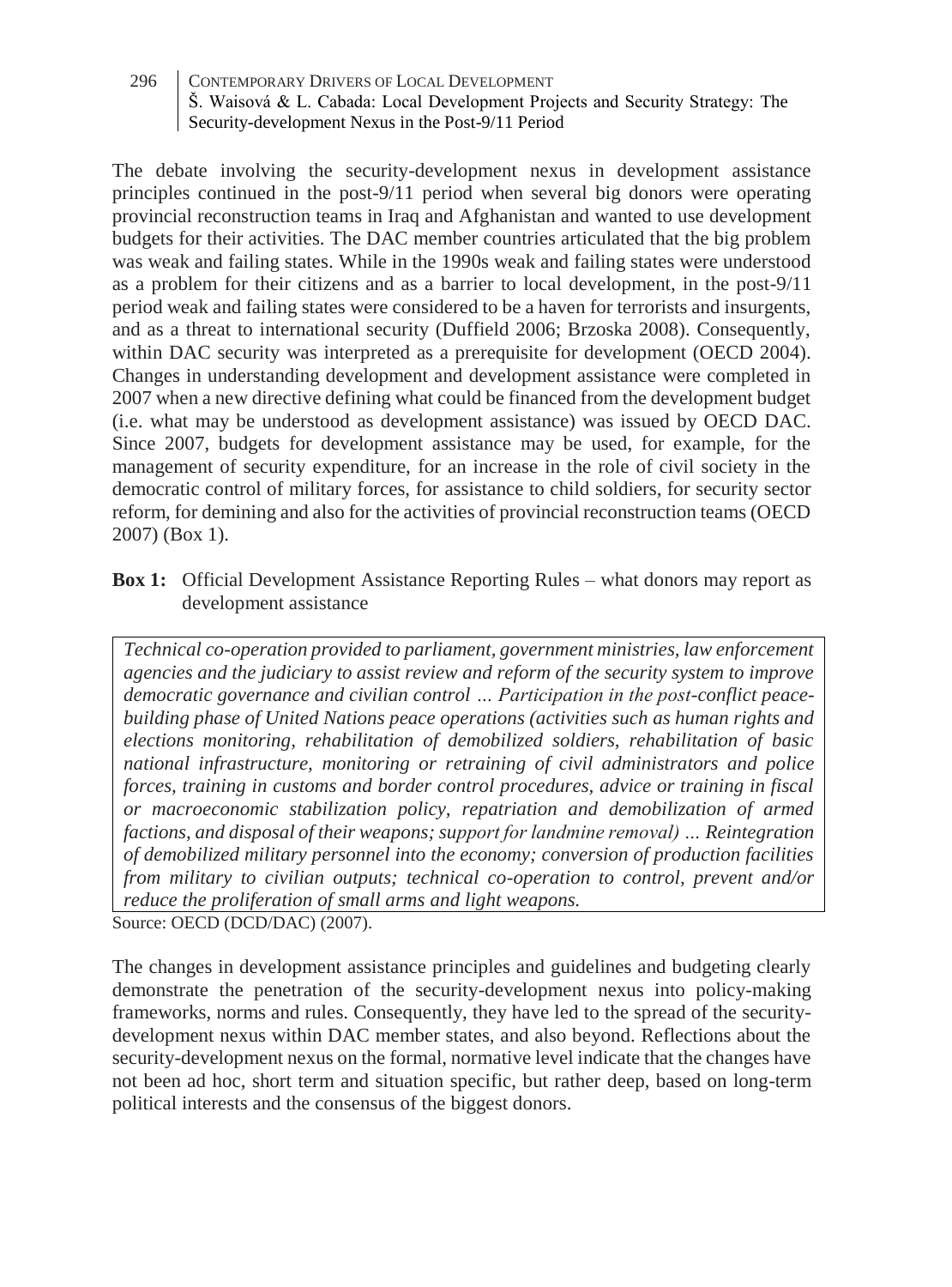### **4.2 Armies as agents of development**

Armed forces have usually been not the agents of development assistance, but the participation of militaries in development projects is not entirely new. In several countries (Sri Lanka, Nepal, India and Ghana) military forces have traditionally been vehicles for development and innovation diffusion at home. Armed forces may build infrastructure, offer education and health care, and transfer skills and knowledge. However, use of the army as an agent of development is rather uncommon at the international level.

One of the first experiences of military forces as agents of development assistance entered world politics in the 1990s. Several international peace operations (Bosnia and Herzegovina, Rwanda, and Sierra Leone to name a few) undertook local humanitarian and development activities and assisted when local development projects were created. Soldiers engaged in UN operations participated in the building of hospitals, demining, demobilization, and the social reintegration of former combatants, the reconstruction of basic infrastructure and healthcare systems, etc. However, the milestone was international engagement in Iraq and Afghanistan. As Duffield (2006, 30) comments:

*... during the 1990s, the military doctrine among leading states was to support civilian humanitarian agencies and to only become directly involved in humanitarian activities as a last resort. Since Kosovo, and especially Afghanistan, this situation has changed. Humanitarian assistance … has increasingly been colored by political considerations. In Afghanistan as well as Iraq, humanitarian assistance, development and social reconstruction have been redrafted as a legitimating support for transitional state entities and their transformation into show-case examples of regional stability. This places tremendous responsibilities upon cooperating aid agencies and draws them directly into an ex-posed political process. At the same time, due to widespread insecurity and insurgency violence, the military has moved beyond protection and become directly involved in activities it labels as 'humanitarian'.*

The developmental role of the military forces was for many military representatives very new and in many cases the military structures did not have time to prepare for it; when international forces came to Iraq and Afghanistan, local bureaucrats and policy makers from ministries disappeared overnight (Interview with Petr Voznica, <sup>29</sup> 20 May, 2011, Ljubljana/Slovenia) and international forces, wanting to maintain the operation of state structures and a minimal rule of law, had to at least temporarily carry out civilian tasks. In several cases international forces were the only actors with the human resources, skills and infrastructure to deliver social services, including transfering money (salaries for civil servants) into remote areas (Box 2).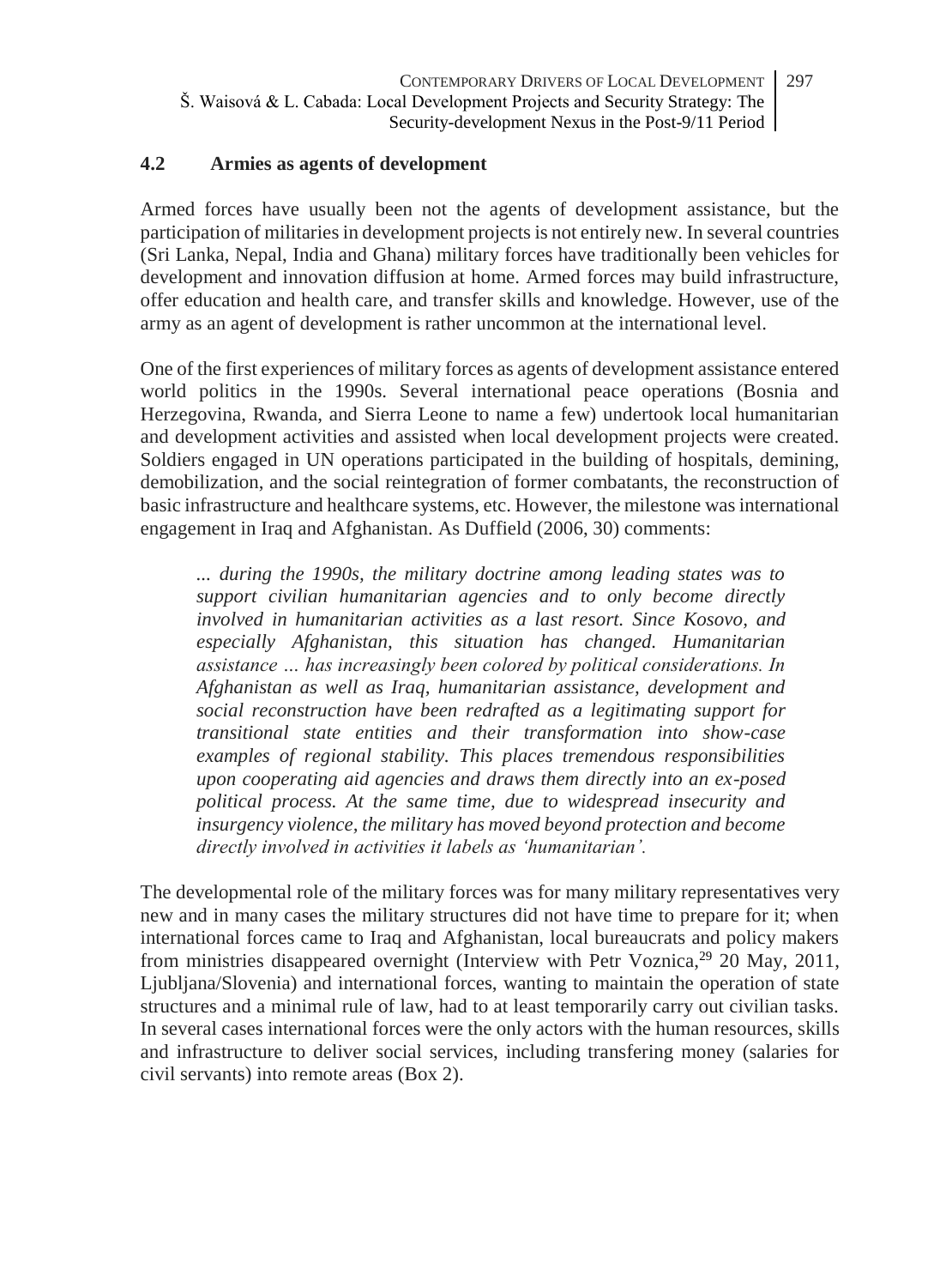### **Box 2:** The US Army's tasks in Afghanistan

*KUNAR PROVINCE, Afghanistan, September 22, 2011 Approximately 60 Soldiers from across Illinois, as well as two Soldiers from Michigan and South Dakota respectively, have been deployed to Kunar province since June with the Illinois Army National Guard's 1–14th Agribusiness Development Team.*

*The Agribusiness Development Team, or ADT … have been assisting the Government of the Islamic Republic of Afghanistan in revitalizing and establishing a strong, growing and sustainable agriculture industry.*

*The Illinois team's mission is part of a broad effort that involves multiple National Guard ADTs from several states, each operating within its own province. The teams typically come from mid-western states, such as Missouri, Nebraska, Indiana and Iowa, which are known for agriculture production … The Illinois soldiers have educations and backgrounds in agronomy, plant and soil science, forestry, engineering, pest management, zoology and hydrology … All this expertise is critical for ADTs to operate in a country where the agricultural sector has suffered setbacks in the form of a Soviet military occupation, a civil war and devastating droughts over the past 30 years. While training is one key element of the ADT mission, the team also promotes sustainability by providing aid to Afghan entrepreneurs who wish to start or expand agribusinesses that have a positive impact on the local economy.*

Source: US Army (2019).<sup>30</sup>

The change in the role and activities that military forces have experienced during the last two decades have resulted in transformations at the strategic, organizational, and conceptual level; strategic military documents have been penetrated by the securitydevelopment nexus, civil-military units and civil-military rapid response teams have been created, and several armies (the US and Canadian Army, to name a few) have adopted a three-block model of war which seeks to combine the delivery of humanitarian aid with peace support operations and high-intensity fighting (Dorn and Varey 2008).

Changes in military operations and tasks have not been without criticism. The local development engagement of armed forces has been criticized because soldiers may not be trained for such activities, or as a waste of military money and capacity. Proponents of the developmental engagement of armed forces have argued that when the military is the only agent that is able to support local development projects, then it has to do it, and when support for local development seems to be the way to win the hearts and minds of the local population and to decrease support for insurgent and terrorist groups, it is also necessary to pursue this option. Irrespective of the position, the transformation of the role of the military forces according to the security-development nexus is the reality in many countries today.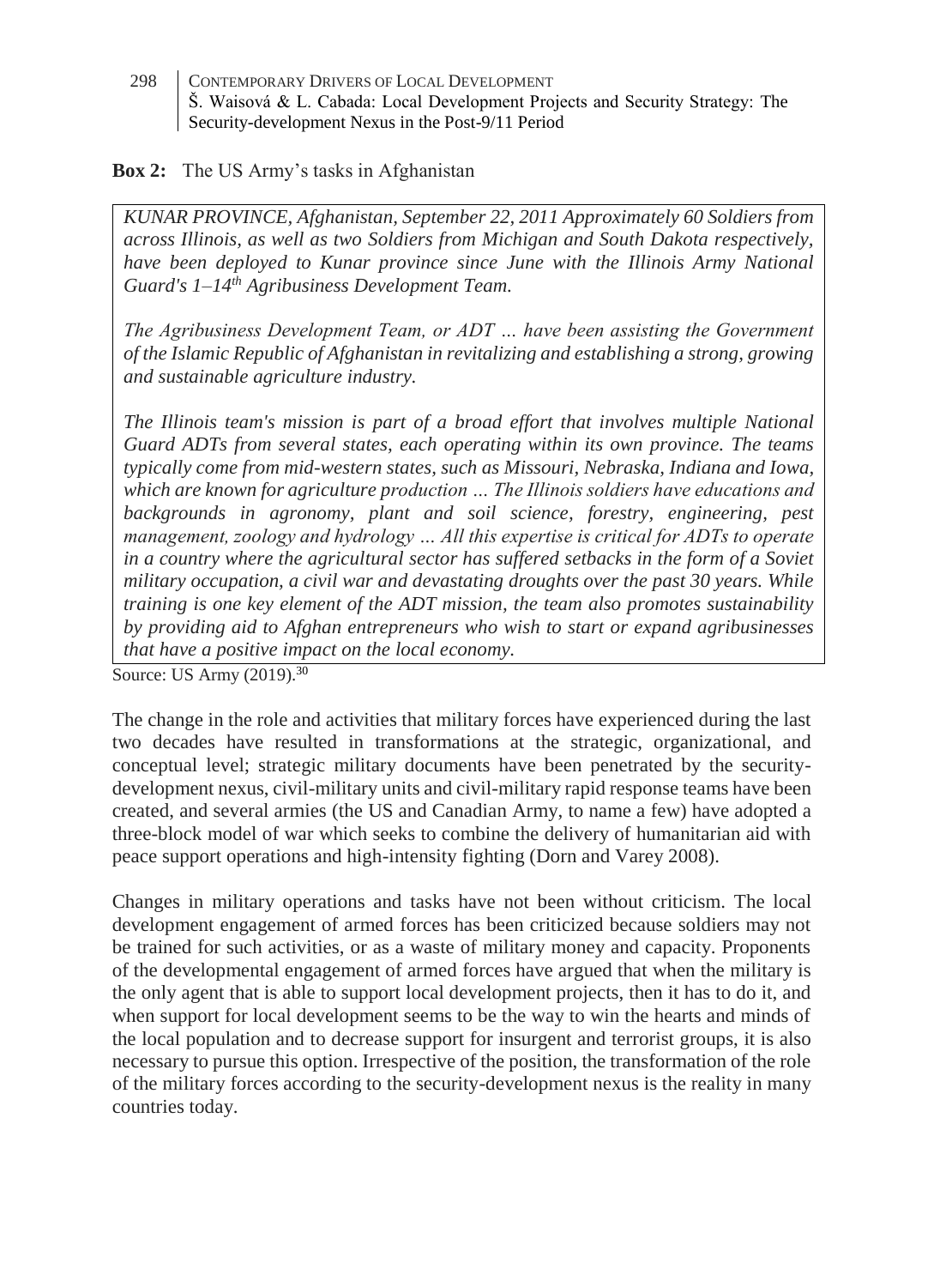### **5 The security-development nexus: conclusions**

Development and security, underdevelopment, poverty and insecurity, security policy and development assistance – all these topics were traditionally understood as independent areas of issues. Similarly, the actors engaged in development assistance and in security policies were rarely linked. Development agencies and humanitarian/development non-governmental organizations supported education, health care, or construction-based infrastructure projects such as dams, irrigation systems or rails and roads. Armed forces trained for military operations, defended countries, or fought in wars.

The situation has changed since the beginning of the 1990s, and security as well as development experts have accentuated the links and relations between security and development. A focus on the security-development nexus is no exception today; it is rather part of the mainstream in terms of security as well as development studies. However, there are variety of interpretations of the nature of the interdependence between development and security, or underdevelopment, poverty and insecurities respectively: different actors use different approaches and interpretations which consequently influence the penetration of the security-development nexus into politics and its implementation on the ground. As demonstrated and analysed above, there are at least three approaches to the security-development nexus: "security first," "development first," and "security and development hand in hand".

All three approaches have found their application in practice and have led to profound changes in the military, as well as in development strategies and practice at the national as well as international level, and have deeply influenced the institutional, organizational and managerial background of security as well as development assistance. As is evident from the data and information presented above, there are some trends in the application of the security-development nexus. While a few decades ago countries in conflict did not meet the criteria for development assistance, today violence and conflict may even contribute to the fact that states qualify for development assistance. Development assistance, particularly local development projects, are not only tools for supporting local communities, but are used as counterinsurgency and counterterrorism tools. In other words, local development projects have turned into components of security strategy.

Last but not least, security and development assistance agents have also experienced these profound changes and transformations. Development agencies and bodies work in insecure and conflict-ridden areas in cooperation with military forces, while military forces carry out civilian tasks that were traditionally outside their area of responsibility. All the evidence and changes indicate that the security-development nexus has became the norm rather than the exception, and is now the approach for managing global challenges and local insecurities. In all probability, the next decade will not bring any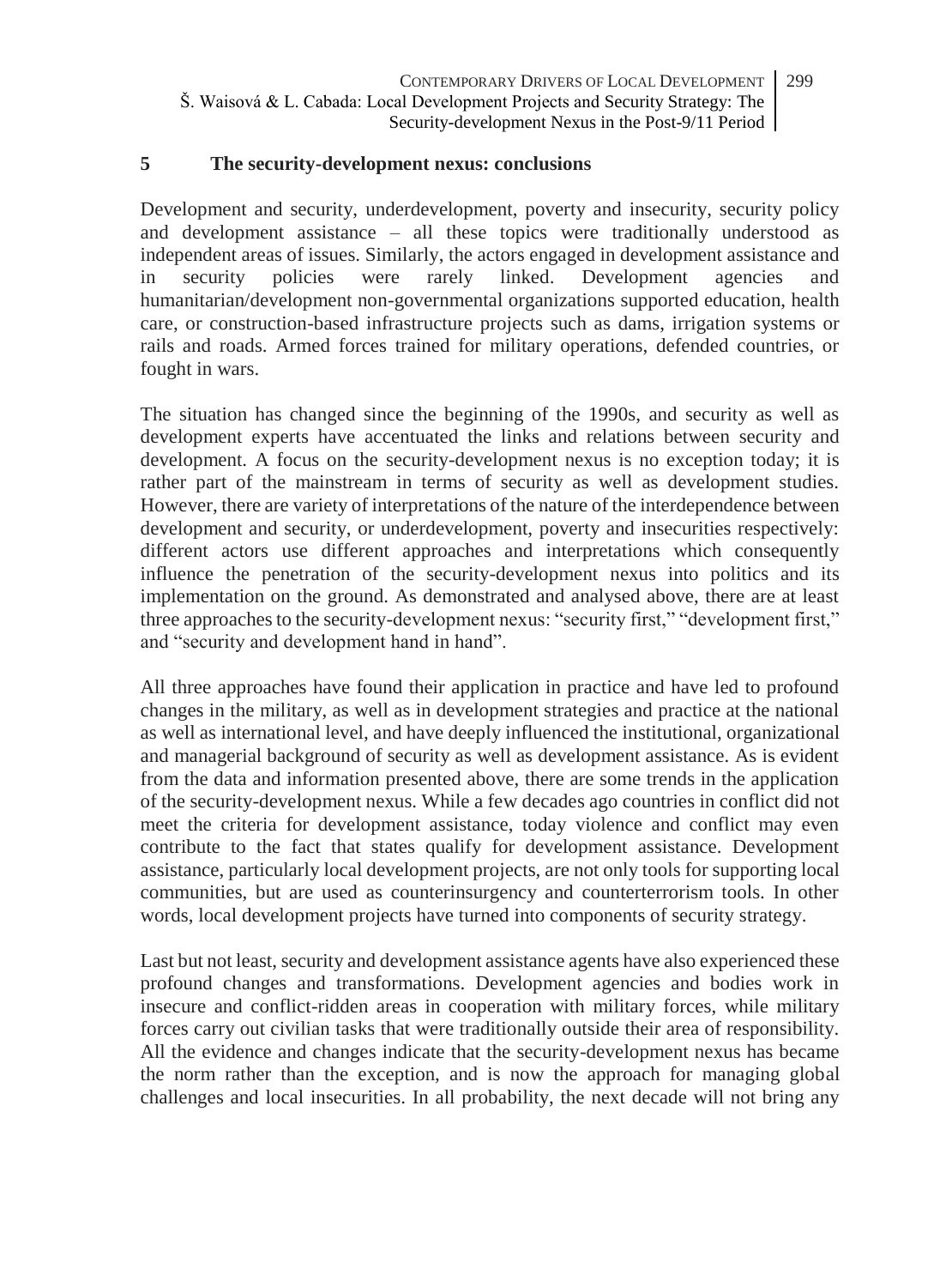revolutions in the security-development nexus, nor a divorce between security and development.

### **Notes:**

<sup>1</sup> The Dahla Dam is the second largest in Afghanistan, built in 1952 on the Arghandab River. It was rehabilitated between 2008 and 2012 with assistance provided by the Government of Canada.

<sup>2</sup> CIDA does not exist anymore as an independent body. In 2013, the government of S. Harper decided to incorporate the independent agency into the ministry of foreign affairs, arguing that this was necessary to improve the coordination and efficiency of Canadian foreign policy. CIDA was also renamed – today it is the Department of Foreign Affairs, Trade and Development.

<sup>3</sup> GoC: Government of Canada.

<sup>4</sup> The Brandt Report was written by the Independent Commission, first chaired by Willy Brandt (the former German Chancellor) in 1980, as a review of international development issues.

<sup>5</sup> UN Independent Commission on Disarmament and Security Issues. The aforementioned report was published in 1982.

<sup>6</sup> UN: United Nations.

<sup>7</sup> UNDP: United Nations Development Programme.

8 International Monetary Fund.

<sup>9</sup> Organisation for Economic Co-operation and Development.

<sup>10</sup> European Union.

 $11$  9/11: The September 11 attacks (also referred to as  $9/11$ ) were a series of four coordinated terrorist attacks by the Islamic terrorist group al-Qaeda against the United States on the morning of Tuesday, September 11, 2001.

<sup>12</sup> A panel discussion held on April 20, 2018 at the World Bank Group Headquarters about the relationship between security and development and enhancing collaboration across the humanitarian, development, peace and security sectors to deliver more efficiently and effectively in fragile and conflict-affected settings. Participants: World Bank Group President Jim Yong Kim, General John Allen (Ret.), President of the Brookings Institution, and a panel of high-level guests. <sup>13</sup> The "Global South" is a term that has been emerging in transnational and postcolonial studies to refer to what may also be called the "Developing World" (i.e., Africa, Latin America, and developing countries in Asia), or "developing countries," "less developed countries," and "less developed regions".

<sup>14</sup> The North–South divide is broadly considered to be a socioeconomic and political divide. Generally, definitions of the Global North include the United States, Canada, Europe, developed parts of Asia (the Four Asian Tigers, Hong Kong, Singapore, South Korea and Taiwan) as well as Australia and New Zealand.

<sup>15</sup> The OECD Development Assistance Committee became part of the OECD following Ministerial Resolution on 23 July 1961. It is a unique international forum of many of the largest donors of aid, including 30 DAC Members. The Asian Development Bank, African Development Bank, Inter-American Development Bank, International Monetary Fund, United Nations Development Programme and the World Bank participate as observers.

<sup>16</sup> The United States Department of State (DOS), often referred to as the State Department, is the United States' federal executive department. This body has the role of advising the president and represents the country in international affairs and foreign policy issues. It is equivalent to the foreign ministry of other countries.

<sup>17</sup> The Department of Defense (DoD, USDOD, or DOD) is an executive branch department of the federal government of the United States charged with coordinating and supervising all agencies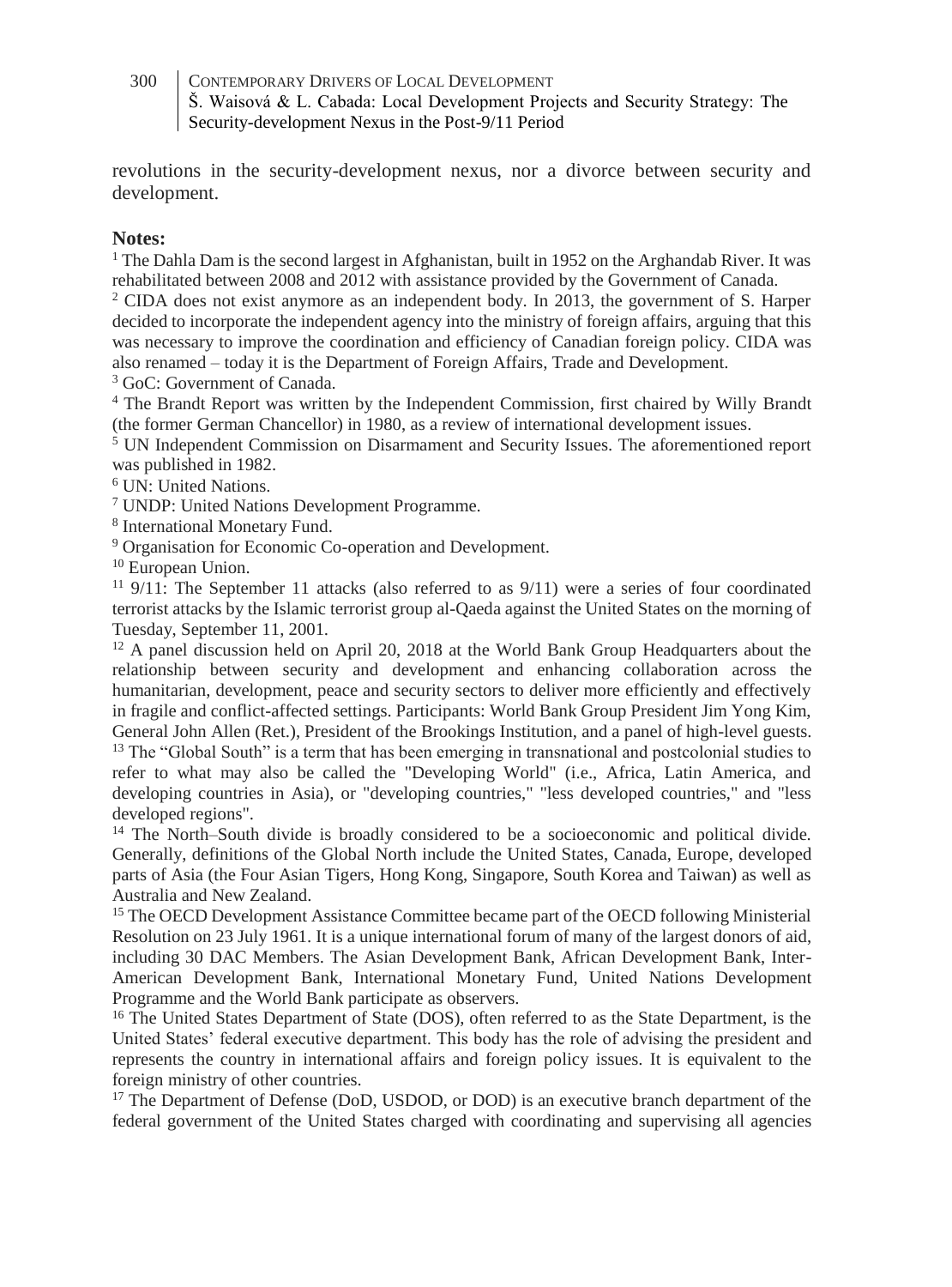and functions of the government concerned directly with national security and the United States Armed Forces.

<sup>18</sup> The United States Agency for International Development (USAID) is an independent agency of the United States federal government that is primarily responsible for administering civilian foreign aid and development assistance.

<sup>19</sup> The review is available from the website of the US Department of State: https://www.state.gov/r/pa/prs/ps/2018/06/283334.htm (15 March, 2019).

<sup>20</sup> Acquisition & Assistance Policy Directive (AAPD) issued by USAID on September 24, 2004. Certification Regarding Terrorist Financing. Implementing Executive Order 13224. Accordingly, entities associated with terrorism are not eligible to funding from USAID.

<sup>21</sup> DFAIT: Department of Foreign Affairs and International Trade (Canada).

<sup>22</sup> DFID: Department for International Development (UK).

<sup>23</sup> FCO: Foreign and Commonwealth Office  $(\tilde{U}K)$ .

<sup>24</sup> MoD: Ministry of Defence (UK).

<sup>25</sup> CIDA: Canadian International Development Agency.

<sup>26</sup> GPSF: Global Peace and Security Fund (Canada).

<sup>27</sup> OECD DAC: OECD Development Assistance Committee.

<sup>28</sup> The North Atlantic Treaty Organization (NATO), also called the North Atlantic Alliance, is an intergovernmental military alliance of 29 (North American and European) countries.

<sup>29</sup> Petr Voznica, retired Major General of Armed Forces of the Czech Republic, served as the Ambassador of the Czech Republic in Lithuania (2001–2005), Iraq (2005–2009), and Slovenia (2009–2014).

<sup>30</sup> Available at:

https://www.army.mil/article/66004/agribusiness\_soldiers\_focused\_on\_afghanistan\_mission (15 March, 2019)

### **References:**

- Bannon, I. (2005) Putting the "R" Back in IBRD, In: Kagia, R. (ed.) *Balancing the Development Agenda. The Transformation of the World Bank under James D. Wolfensohn, 1995–2005* (Washington D.C.: World Bank).
- Bourguignon, F. J. (2005) A Broader More Integrated Approach, In: Kagia, R. (ed.) *Balancing the Development Agenda. The Transformation of the World Bank under James D. Wolfensohn, 1995–2005* (Washington D.C.: World Bank), pp. 10–17.
- Brainard, L. & Chollet, D. (2007) *Too Poor for Peace? Global Poverty, Conflict, and Security in the 21st Century* (Washington, D.C.: Brookings Institution Press).
- Brandt Commission (1980) *The Brandt Report*, available at: https://www.odi.org/sites/odi.org.uk/files/odi-assets/publications-opinion-files/6638.pdf (March 15, 2019).
- Brinkestam, J. (2012) *The Security-Development Nexus: Towards a New Policy Framework combining the Need for Security with the Strive for Development?* (Lund: Lund University).
- Brzoska, M. (2008) Extending ODA or Creating a New Reporting Instrument for Security-related Expenditures for Development?, *Development Policy Review,* 26(2), pp. 131–150.
- CIDA (Canadian International Development Agency) (2007) *Statistical Report on Official Development Assistance – Fiscal Year 2004–2005* (CIDA: Ottawa).
- CIDA (Canadian International Development Agency) (2008) *Statistical Report on Official Development Assistance – Fiscal Year 2005–2006* (CIDA: Ottawa).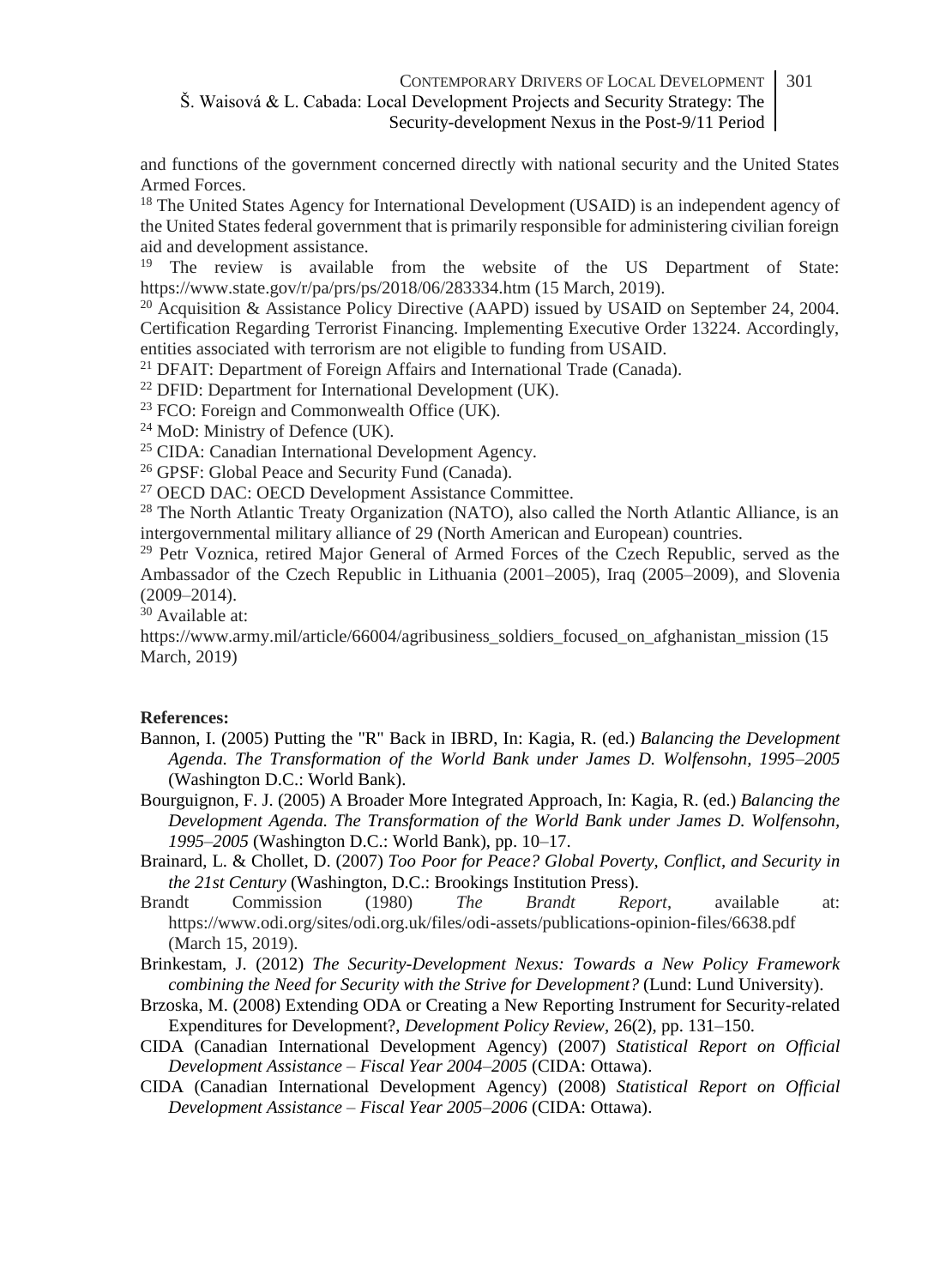- 302 CONTEMPORARY DRIVERS OF LOCAL DEVELOPMENT Š. Waisová & L. Cabada: Local Development Projects and Security Strategy: The Security-development Nexus in the Post-9/11 Period
- CIDA (Canadian International Development Agency) (2009) *Statistical Report on International Assistance – Fiscal Year 2006–2007* (CIDA: Ottawa).
- Collier, P., Elliott, L., Herge, H., Hoeffler, A., Reynal-Querol, M. & Sambanis, N. (2003) *Breaking the Conflict Trap. Civil War and Development Policy* (Washington, D.C.: World Bank).
- CSO (Conflict and Stabilization Operations) (2017) *Fact Sheet,* available at: https://www.state.gov/j/cso/releases/2017/268533.htm (15 March, 2019).
- DFAIT (Department of Foreign Affairs and International Trade) (2006) *Mobilizing Canada's Capacity for International Crisis Response* (Ottawa: Stabilization and Reconstruction Taskforce, Department of Foreign Affairs and International Trade).
- DFID, FCO & MOD (Department for International Development, Foreign and Commonwealth Office and Ministry of Defence) (2003*) The Global Conflict Prevention Pool. A joint UK Government approach to reducing conflict*, available at: https://gsdrc.org/documentlibrary/the-global-conflict-prevention-pool-a-joint-uk-government-approach-to-reducingconflict/ (March 15, 2019).
- Dobbins, J. (2008) Towards a More Professional Approach to Nation-building, *International Peacekeeping,* 15(1), pp. 67–83.
- Dorn, W. & Varey, M. (2008) Fatally flawed: the rise and demise of the 'three-block war' concept in Canada, *International Journal,* 63(4),pp. 967–978.
- Duffield, M. (2001) *Global Governance and the New Wars. The Merging of Development and Security* (London and New York: Zed Books).
- Duffield, M. (2006) Human security: linking development and security in an age of terror, In: Klingebiel, S. (ed.) *New interfaces between security and development. Changing concepts and approaches* (Bonn: Deutsches Institut für Entwicklungspolitik), pp 11–38.
- Etzioni, A. (2007) *Security First: For a Muscular, Moral Foreign Policy* (New Haven and London: Yale University Press).
- European Commission (2018) *Conflict, Crisis and Security Development nexus* (Brussels: European Commission)*,* available at: https://ec.europa.eu/europeaid/policies/fragility-andcrisis-management/conflict-and-crisis-security-development-nexus\_en (March 15, 2019).
- European Union (2017) Joint statement by the Council and the representatives of the governments of the Member States meeting within the Council, the European Parliament and the Commission (2017/C 210/01). The new European consensus on development. 'Our world, our dignity, our future', *Official Journal of the European Union, C 210, 30 June*.
- GoC (Government of Canada) (2009) *Government of Canada Launches Next Phase of Dahla Dam Signature Project in Afghanistan,* available at: http://www.afghanistan.gc.ca/canadaafghanistan/news-nouvelles/2009/2009\_01\_11b.aspx?view=d (March 15, 2019).
- GPSF (2018) *Plans, Spending and Results,* available at: http://www.tbs-sct.gc.ca/hidbbdih/initiative-eng.aspx?Org=0&Hi=27 (March 15, 2019).
- Holtzman, S., Elwan, A. & Scott, C. (1998) *Post-conflict reconstruction: the role of the World Bank* (Washington, DC: World Bank Group), available at: http://documents.worldbank.org/curated/en/175771468198561613/Post-conflictreconstruction-the-role-of-the-World-Bank (March 15, 2019).
- Hughes, J. (2009) Introduction: The Making of EU Conflict Management Strategy-Development through Security?, *Ethnopolitics,* 8(3–4), pp. 275–285.
- Lambach, D. (2006) Security, Development and the Australian Security Discourse about Failed States, *Australian Journal of Political Science,* 41(3), pp. 407–418.
- Moss, T., Roodman, D. & Standley, S. (2005) *The Global War on Terror and U.S. Development Assistance: USAID allocation by country, 1998–2005.* Working Paper No. 62, Center for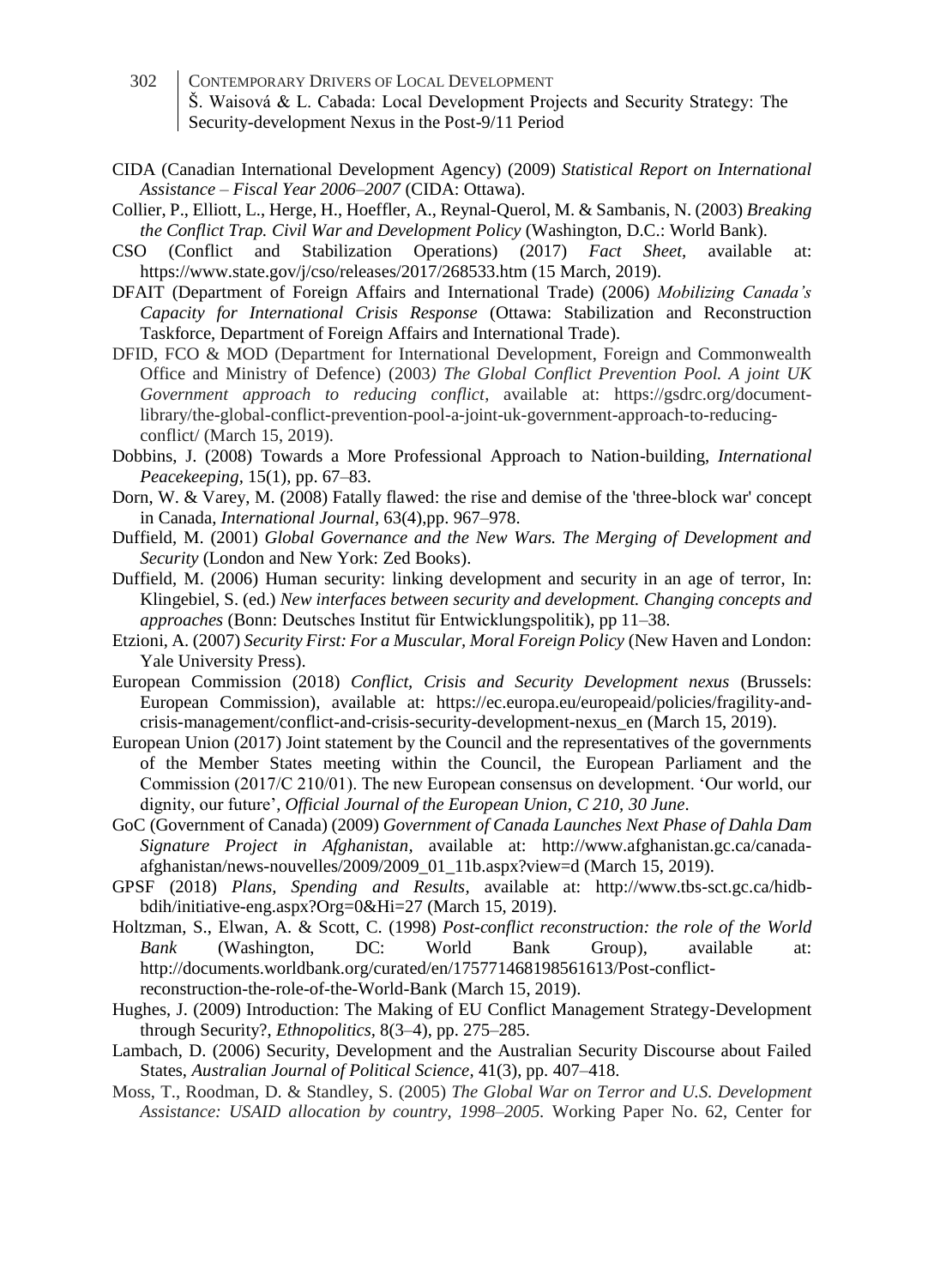Global Development, July 2005 (Washington D.C.: Center for Global Development), available at: https://papers.ssrn.com/sol3/papers.cfm?abstract\_id=1114154 (March 15, 2019).

- NDS (2005) *National Defence Strategy of The United States of America, March 2005,* available at: http://www.defense.gov/news/mar2005/d20050318nds1.pdf (March 15, 2019).
- OECD (Organization for Economic Co-operation and Development) (1997) *Conflict, peace and development cooperation on the threshold of the 21st century, 1997* (Paris: OECD), available at: www.oecd.org/dataoecd/57/55/33920283.htm (March 15, 2019).
- OECD (Organization for Economic Co-operation and Development) (2001) *The DAC Guidelines Helping Prevent Violent Conflict. Development Assistance Committee, 2001* (Paris: OECD), available at: www.oecd.org/dataoecd/57/55/33920283.htm (March 15, 2019).
- OECD (DAC) (2004) *The security and development nexus: challenges for aid. OECD/DAC 9/REV2* (Paris: OECD), available at: http://www.oecd.org/dataoecd/40/59/31526546.pdf (March 15, 2019).
- OECD (DCD/DAC) (2007) *39/FINAL 2007* (Paris: OECD), available at: http://www.oecd.org/dac/stats/1948102.pdf (March 15, 2019).
- Picciotto, R. (2010) Conflict prevention and development co-operation in Africa: an introduction, *Conflict, Security & Development,* 10(1), pp. 1–25.
- Potter, M. (2010) *Security Standoff stalls Canadian dam project in Kandahar,* available at: http://www.thestar.com/news/world/article/820752--greening-of-kandahar-a-stain-on-canadas-honour-insiders-say (March 15, 2019).
- Rice, C. (2006) *Remarks at Georgetown School of Foreign Service,* available at: http://gos.sbc.edu/r/rice3.html (March 15, 2019).
- Schiavo-Campo, S. (2003) *Financing and Aid Managment Arrengments in Post-Conflict Situations.* CPR Working papers 6/June, available at: http://documents.worldbank.org/curated/en/967011468777577384/pdf/266890Conflict0preve ntion0wp0no-06.pdf. (March 15, 2019).
- UN (1992) *Report Agenda for Peace*, available at: http://www.un-documents.net/a47-277.htm (March 15, 2019).
- UN Independent Commission on Disarmament and Security Issues (1982) *Report Common Security* (London: Pan Books).
- UNDP (1994) *Human Development Report,* available at: http://hdr.undp.org/sites/default/files/reports/255/hdr 1994\_en\_complete\_nostats.pdf (March 15, 2019).
- US Army (2019) available at: https://www.army.mil/article/66004/agribusiness\_soldiers\_focused\_on\_afghanistan\_mission (March 15, 2019).
- US Department of State (2019) *Stabilization Assistance Review,* available at: https://www.state.gov/r/pa/prs/ps/2018/06/283334.htm (March 15, 2019).
- USAID (2002) *Foreign Aid in the National Interest. Promoting Freedom, Security, and Opportunity* (Washington, D.C.: U.S. Agency for International Development).
- USJFC (U.S. Joint Forces Command) (2010) *Handbook for Military Participation in the Interagency Management System for Reconstruction and Stabilization. Unified Action Handbook Series. Book One* (Scotts Valley: CreateSpace Independent Publishing Platform).
- Van Houten, P. (2007) The Word Bank's (post-)conflict agenda: the challenge of the integrating development and security, *Cambridge Review of International Affairs,* 20(4), pp. 639–657.
- Waisová, Š. (2009) The Transformation of Canada's Development Policy through the Security– Development Approach, In: Hynek, N. & Bosold, D. (eds.) *Canada's Foreign and Security*